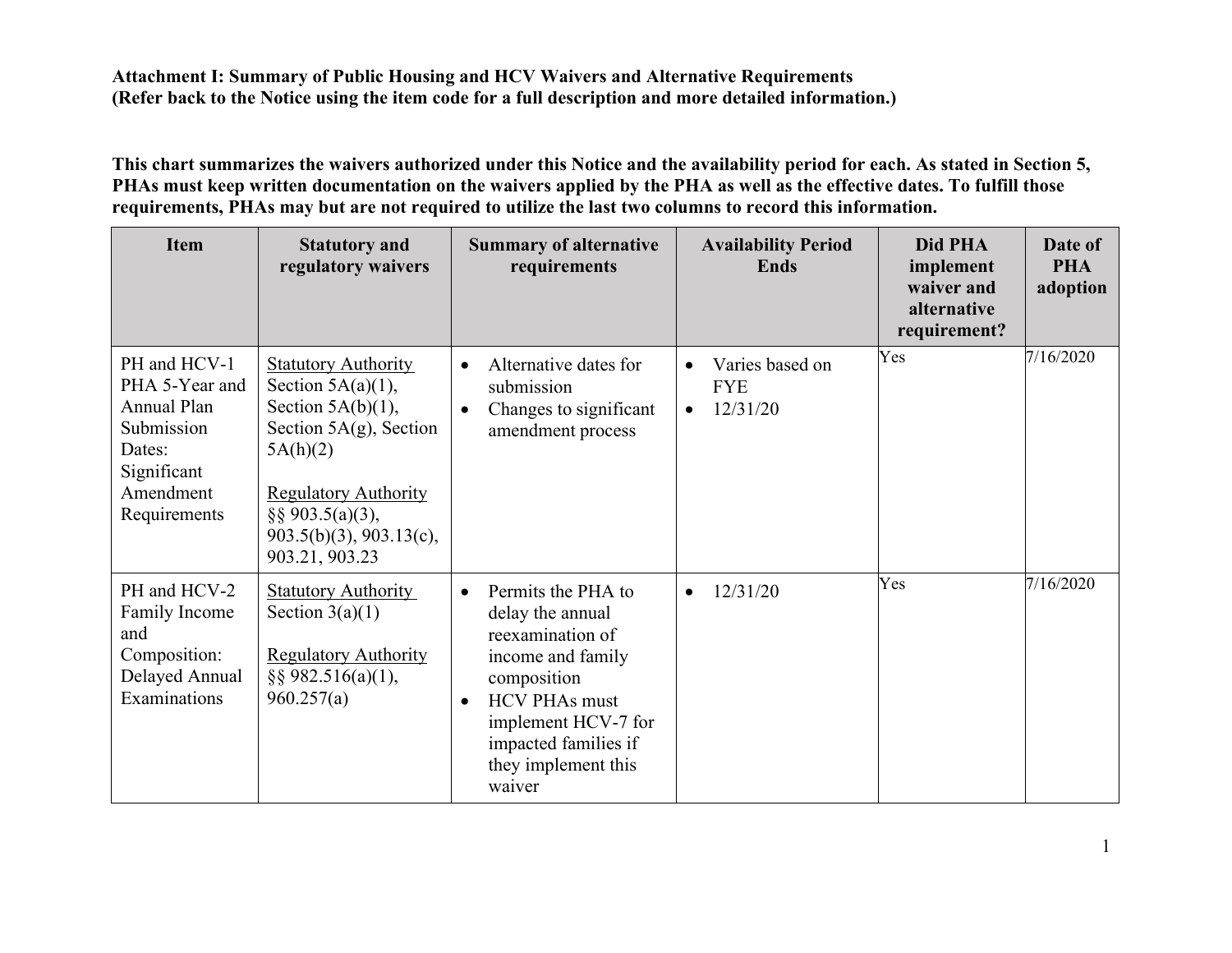| PH and HCV-3         | <b>Regulatory Authority</b>  | Waives the              | 12/31/20 | Yes | 7/16/2020 |
|----------------------|------------------------------|-------------------------|----------|-----|-----------|
| <b>Family Income</b> | $\frac{1}{8}$ § 5.233(a)(2), | requirements to use the |          |     |           |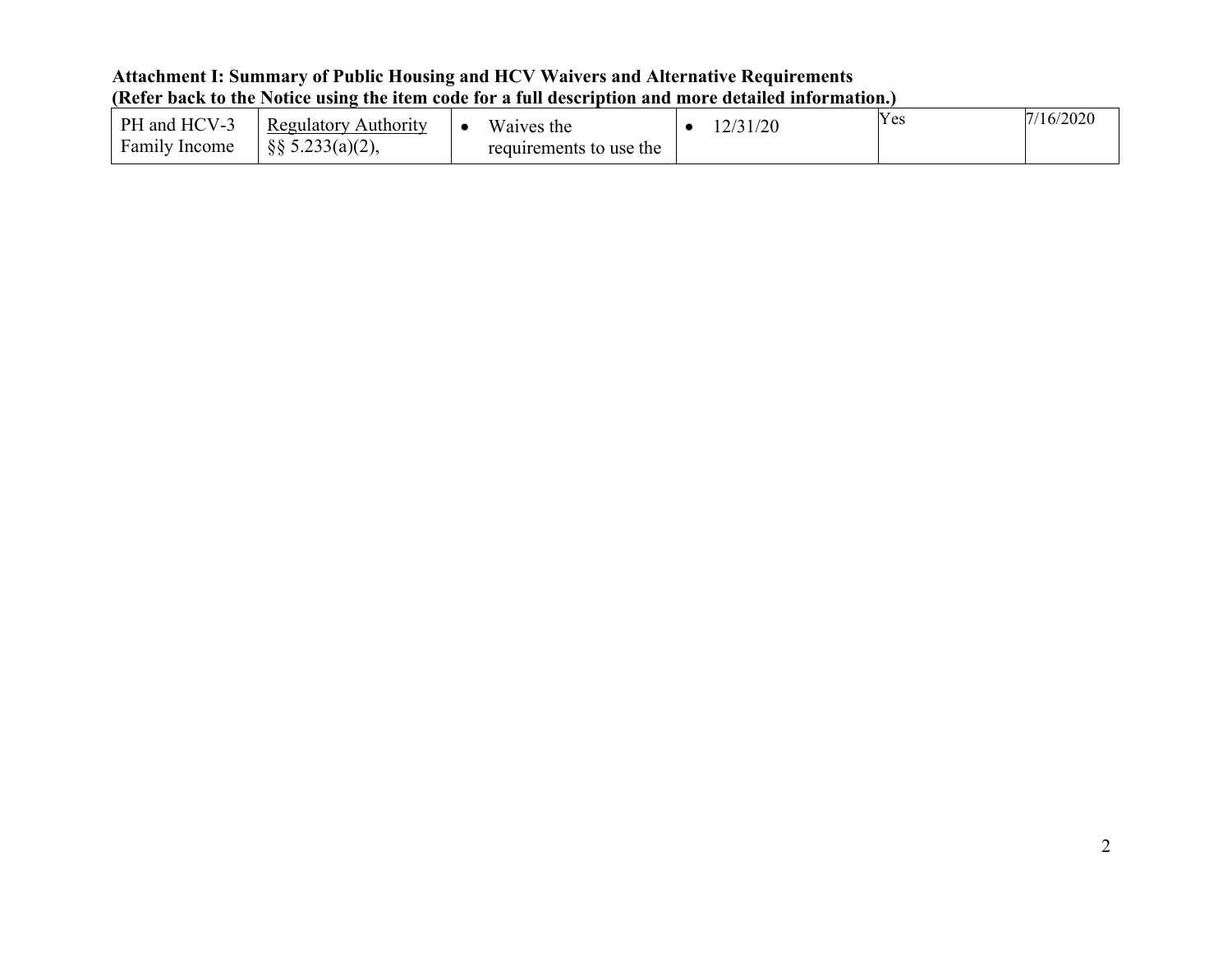| <b>Item</b>                                                                             | <b>Statutory and</b><br>regulatory waivers                                                                                                                                                                                   | <b>Summary of alternative</b><br>requirements                                                                                                                                                                                                                                                                     | <b>Availability Period</b><br><b>Ends</b> | Did PHA<br>implement<br>waiver and<br>alternative<br>requirement? | Date of<br><b>PHA</b><br>adoption |
|-----------------------------------------------------------------------------------------|------------------------------------------------------------------------------------------------------------------------------------------------------------------------------------------------------------------------------|-------------------------------------------------------------------------------------------------------------------------------------------------------------------------------------------------------------------------------------------------------------------------------------------------------------------|-------------------------------------------|-------------------------------------------------------------------|-----------------------------------|
| and<br>Composition:<br>Annual<br>Examination;<br>Income<br>Verification<br>Requirements | $960.259(c)$ , $982.516(a)$<br>Sub-regulatory<br>Guidance<br>PIH Notice 2018-18                                                                                                                                              | income hierarchy,<br>including the use of<br>EIV, and will allow<br>PHAs to consider self-<br>certification as the<br>highest form of income<br>verification<br>PHAs that implement<br>$\bullet$<br>this waiver will be<br>responsible for<br>addressing material<br>income discrepancies<br>that may arise later |                                           |                                                                   |                                   |
| PH and HCV-4<br>Family Income<br>and<br>Composition:<br>Interim<br>Examinations         | <b>Statutory Authority</b><br>Section $3(a)(1)$<br><b>Regulatory Authority</b><br>§§ $5.233(a)(2)$ ,<br>$982.516(c)(2)$ ,<br>$960.257(a)$ , (b) and<br>(d), $960.259(c)$<br>Sub-regulatory<br>Guidance<br>PIH Notice 2018-18 | Waives the requirement<br>$\bullet$<br>to use the income<br>verification<br>requirements, including<br>the use of EIV, for<br>interim reexaminations                                                                                                                                                              | 12/31/20<br>$\bullet$                     | Yes7/16/2020                                                      |                                   |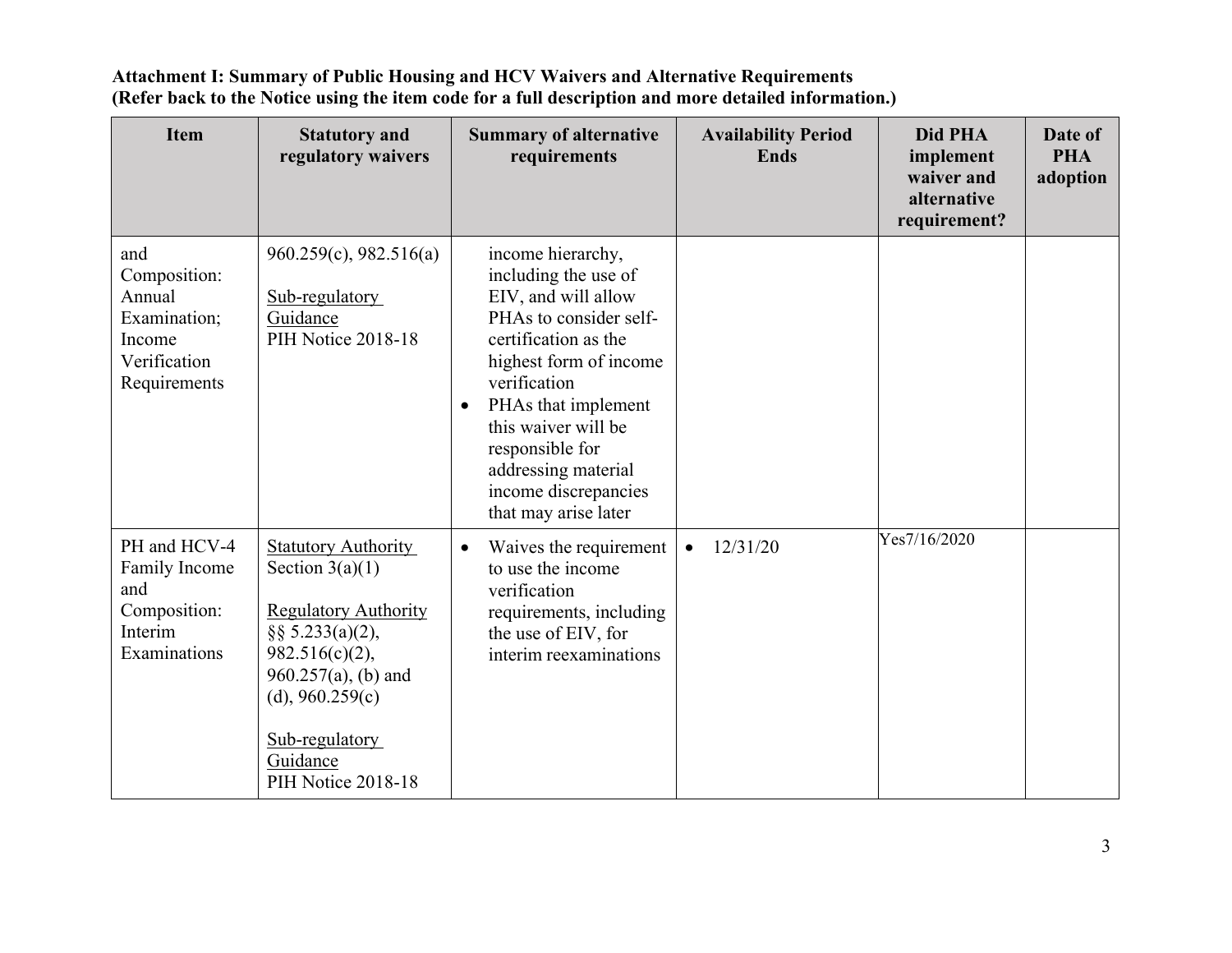| <b>Item</b>                                                                                                 | <b>Statutory and</b><br>regulatory waivers                                                                                       | <b>Summary of alternative</b><br>requirements                                                                                                | <b>Availability Period</b><br><b>Ends</b> | Did PHA<br>implement<br>waiver and<br>alternative<br>requirement? | Date of<br><b>PHA</b><br>adoption |
|-------------------------------------------------------------------------------------------------------------|----------------------------------------------------------------------------------------------------------------------------------|----------------------------------------------------------------------------------------------------------------------------------------------|-------------------------------------------|-------------------------------------------------------------------|-----------------------------------|
| PH and HCV-5<br>Enterprise<br>Income<br>Verification<br>(EIV)<br>Monitoring                                 | <b>Regulatory Authority</b><br>§ 5.233<br>Sub-regulatory<br>Guidance<br>PIH Notice 2018-18                                       | Waives the mandatory<br>$\bullet$<br>EIV monitoring<br>requirements.                                                                         | 12/31/20<br>$\bullet$                     | No                                                                |                                   |
| PH and HCV-6<br>Family Self-<br>Sufficiency<br>(FSS) Contract<br>of Participation:<br>Contract<br>Extension | <b>Regulatory Authority</b><br>§ 984.303(d)                                                                                      | Provides for extensions<br>$\bullet$<br>to FSS contract of<br>participation                                                                  | 12/31/20<br>$\bullet$                     | Yes                                                               | 7/16/2020                         |
| PH and HCV-7<br><b>Waiting List:</b><br>Opening and<br>Closing; Public<br>Notice                            | <b>Regulatory Authority</b><br>§ 982.206(a)(2)<br>Sub-regulatory<br>Guidance<br>PIH Notice 2012-34                               | Waives public notice<br>$\bullet$<br>requirements for<br>opening and closing<br>waiting list<br>Requires alternative<br>$\bullet$<br>process | 12/31/20<br>$\bullet$                     | No                                                                |                                   |
| $HQS-1$<br>Initial Inspection<br>Requirements                                                               | <b>Statutory Authority</b><br>Section $8(o)(8)(A)(i)$ ,<br>Section $8(o)(8)(C)$<br><b>Regulatory Authority</b><br>§§ 982.305(a), | Changes initial<br>$\bullet$<br>inspection<br>requirements, allowing<br>for owner certification                                              | 12/31/20<br>$\bullet$                     | Yes                                                               | 7/16/2020                         |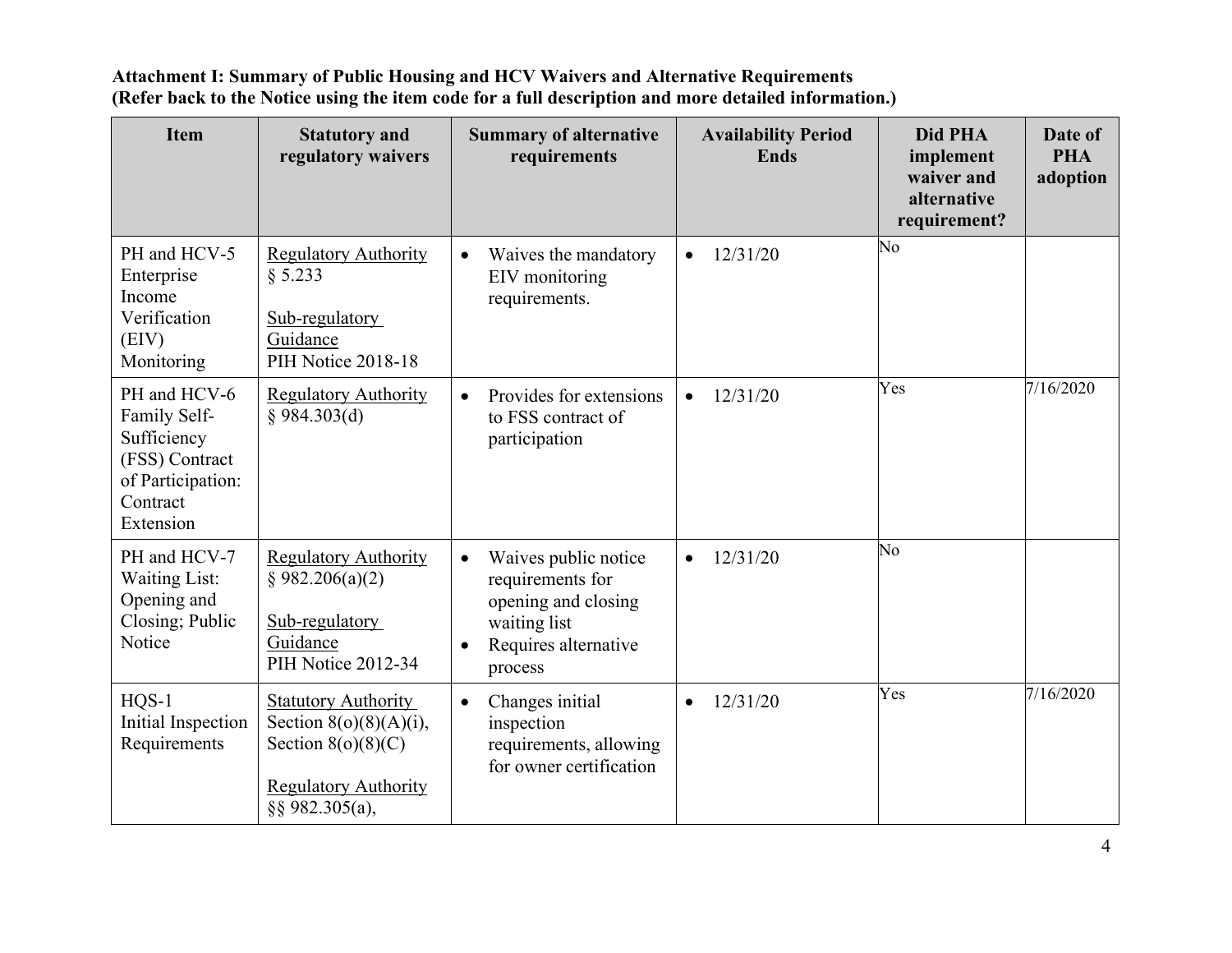| <b>Item</b>                                                                                                                     | <b>Statutory and</b><br>regulatory waivers                                                                             | <b>Summary of alternative</b><br>requirements                                                                                                                                                                                                                                                              | <b>Availability Period</b><br><b>Ends</b>                                          | Did PHA<br>implement<br>waiver and<br>alternative<br>requirement? | Date of<br><b>PHA</b><br>adoption |
|---------------------------------------------------------------------------------------------------------------------------------|------------------------------------------------------------------------------------------------------------------------|------------------------------------------------------------------------------------------------------------------------------------------------------------------------------------------------------------------------------------------------------------------------------------------------------------|------------------------------------------------------------------------------------|-------------------------------------------------------------------|-----------------------------------|
|                                                                                                                                 | 982.305(b), 982.405                                                                                                    | that there are no life-<br>threatening deficiencies<br>Where self-certification<br>$\bullet$<br>was used, PHA must<br>inspect the unit no later<br>than 1-year anniversary<br>of date of owner's<br>certification.                                                                                         | 1-year anniversary<br>of date of owner's<br>certification                          |                                                                   |                                   |
| HQS-2: Project-<br><b>Based Voucher</b><br>(PBV) Pre-HAP<br>Contract<br>Inspections:<br>PHA Acceptance<br>of Completed<br>Units | <b>Statutory Authority:</b><br>Section $8(o)(8)(A)$<br><b>Regulatory Authority:</b><br>§§ 983.103(b),<br>983.156(a)(1) | Changes inspection<br>$\bullet$<br>requirements, allowing<br>for owner certification<br>that there are no life-<br>threatening deficiencies<br>Where self-certification<br>$\bullet$<br>was used, PHA must<br>inspect the unit no later<br>than 1-year anniversary<br>of date of owner's<br>certification. | 12/31/20<br>$\bullet$<br>1-year anniversary<br>of date of owner's<br>certification | Yes                                                               | 7/16/2020                         |
| HQS-3<br>Initial<br>Inspection: Non-<br>Life-Threatening<br>Deficiencies<br>(NLT) Option                                        | <b>Statutory Authority</b><br>Section $8(o)(8)(A)(ii)$<br>Sub-regulatory<br>Guidance<br><b>HOTMA HCV Federal</b>       | Allows for extension of<br>$\bullet$<br>up to 30 days for owner<br>repairs of non-life<br>threatening conditions                                                                                                                                                                                           | 12/31/20<br>$\bullet$                                                              | Yes                                                               | 7/16/20                           |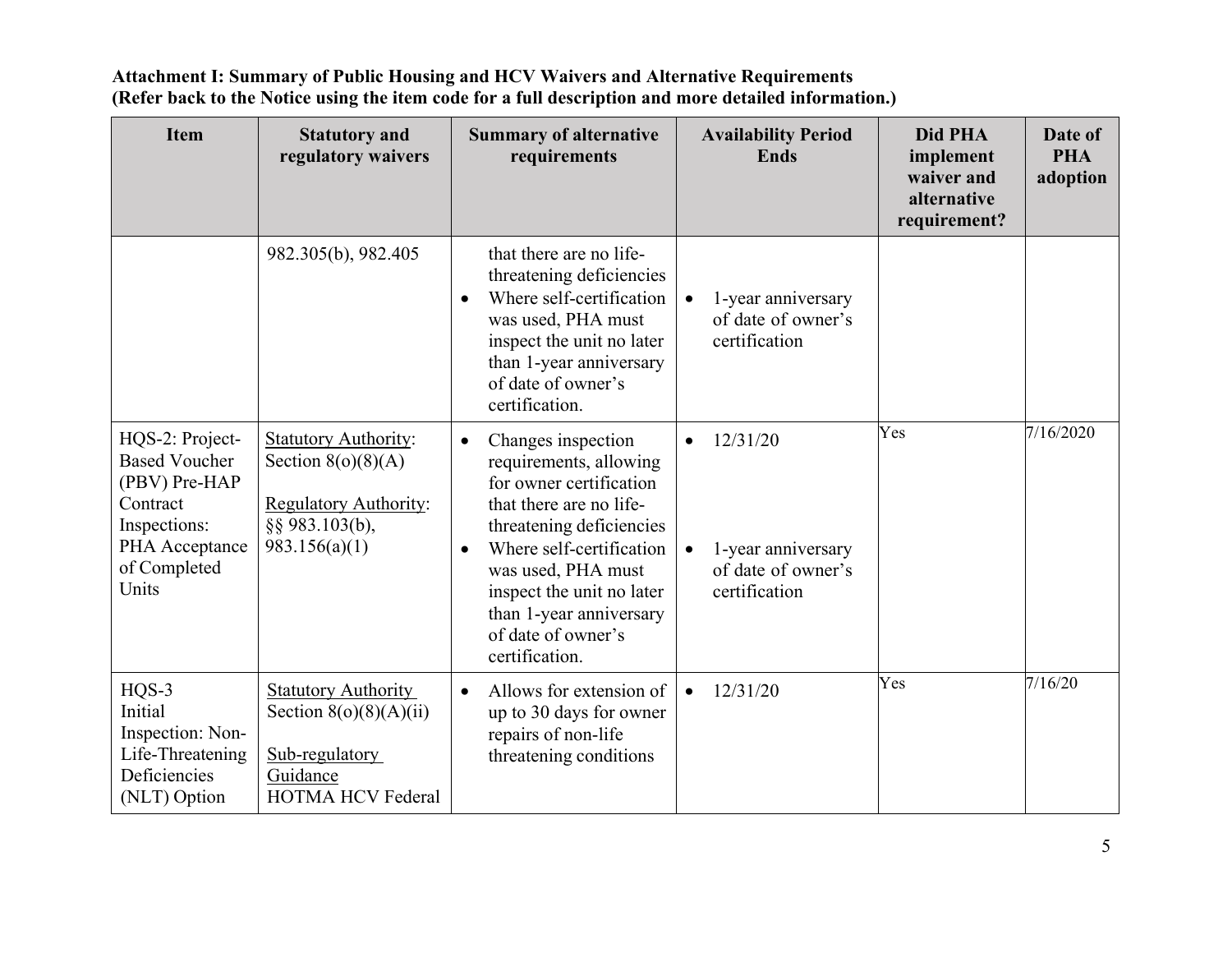| <b>Item</b>                                                                                        | <b>Statutory and</b><br>regulatory waivers                                                                                                                      | <b>Summary of alternative</b><br>requirements                                                                                                                                                                                                                                                                                                                                | <b>Availability Period</b><br><b>Ends</b>                                                                                                              | Did PHA<br>implement<br>waiver and<br>alternative<br>requirement? | Date of<br><b>PHA</b><br>adoption |
|----------------------------------------------------------------------------------------------------|-----------------------------------------------------------------------------------------------------------------------------------------------------------------|------------------------------------------------------------------------------------------------------------------------------------------------------------------------------------------------------------------------------------------------------------------------------------------------------------------------------------------------------------------------------|--------------------------------------------------------------------------------------------------------------------------------------------------------|-------------------------------------------------------------------|-----------------------------------|
|                                                                                                    | <b>Register Notice</b><br>January 18, 2017                                                                                                                      |                                                                                                                                                                                                                                                                                                                                                                              |                                                                                                                                                        |                                                                   |                                   |
| $HQS-4$<br><b>HQS</b> Initial<br>Inspection<br>Requirement:<br>Alternative<br>Inspection<br>Option | <b>Statutory Authority</b><br>Section $8(o)(8)(A)(iii)$<br>Sub-regulatory<br>Guidance<br><b>HOTMA HCV Federal</b><br><b>Register Notice</b><br>January 18, 2017 | Under Initial HQS<br>$\bullet$<br>Alternative Inspection<br>Option - allows for<br>commencement of<br>assistance payments<br>based on owner<br>certification there are<br>no life-threatening<br>deficiencies<br>Where self-certification<br>$\bullet$<br>was used, PHA must<br>inspect the unit no later<br>than 1-year anniversary<br>of date of owner's<br>certification. | 12/31/20<br>$\bullet$<br>1-year anniversary<br>$\bullet$<br>of date of owner's<br>certification                                                        | Yes                                                               | 7/16/2020                         |
| $HQS-5$<br><b>HQS</b> Inspection<br>Requirement:<br>Biennial<br>Inspections                        | <b>Statutory Authority</b><br>Section $8(o)(D)$<br><b>Regulatory Authority</b><br>$\S$ § 982.405(a),<br>983.103(d)                                              | Allows for delay in<br>$\bullet$<br>biennial inspections<br>All delayed biennial<br>$\bullet$<br>inspections must be<br>completed as soon as<br>reasonably possible but<br>by no later than 1 year<br>after the date on which                                                                                                                                                | 10/31/20<br>$\bullet$<br>1 year after the date<br>$\bullet$<br>on which the<br>biennial inspection<br>would have been<br>required absent the<br>waiver | N <sub>o</sub>                                                    |                                   |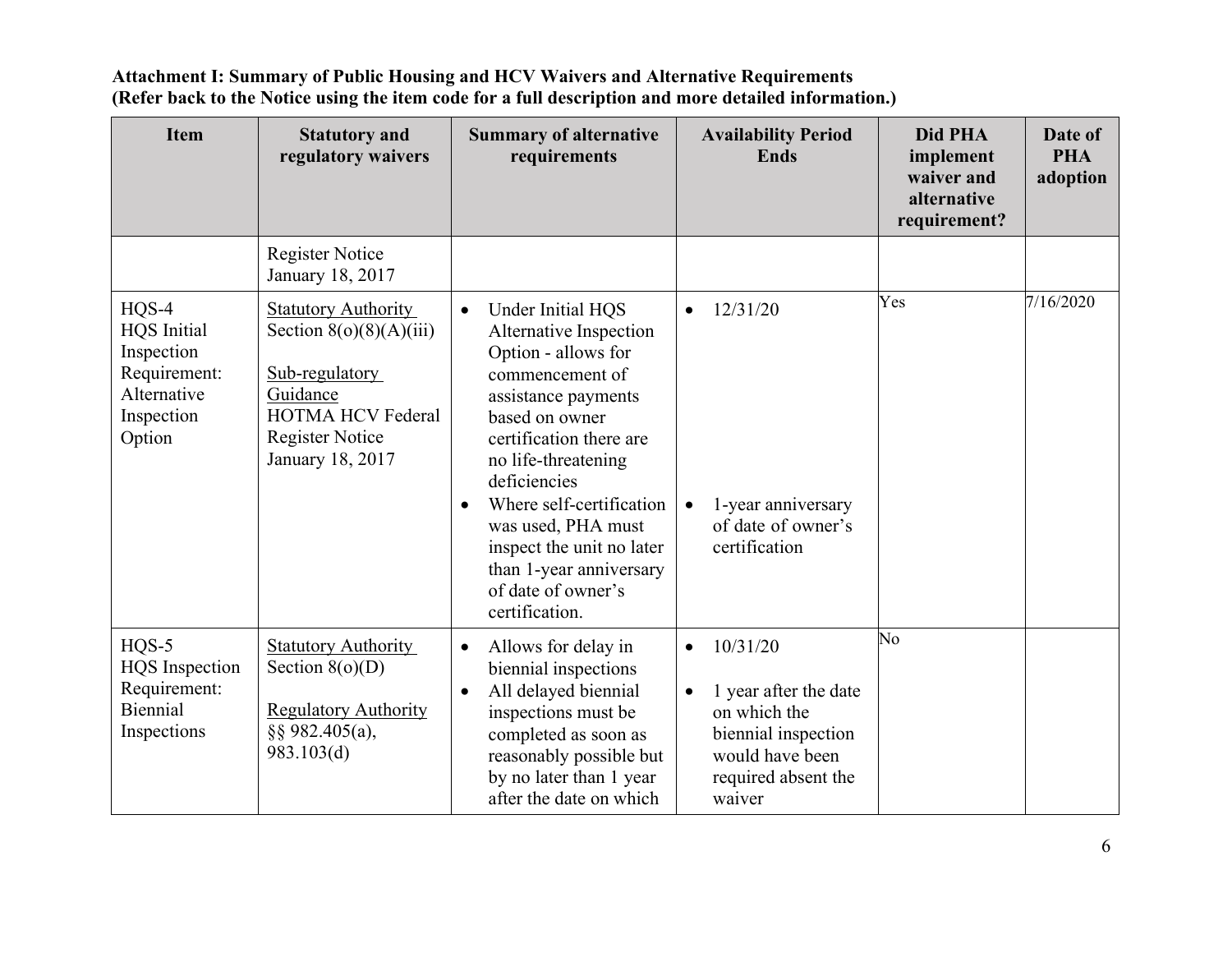| <b>Item</b>                                 | <b>Statutory and</b><br>regulatory waivers                                                                            | <b>Summary of alternative</b><br>requirements                                                                                                                                                                                                                                   | <b>Availability Period</b><br><b>Ends</b>                                                       | Did PHA<br>implement<br>waiver and<br>alternative<br>requirement? | Date of<br><b>PHA</b><br>adoption |
|---------------------------------------------|-----------------------------------------------------------------------------------------------------------------------|---------------------------------------------------------------------------------------------------------------------------------------------------------------------------------------------------------------------------------------------------------------------------------|-------------------------------------------------------------------------------------------------|-------------------------------------------------------------------|-----------------------------------|
|                                             |                                                                                                                       | the biennial inspection<br>would have been<br>required absent the<br>waiver.                                                                                                                                                                                                    |                                                                                                 |                                                                   |                                   |
| HQS-6<br><b>HQS</b> Interim<br>Inspections  | <b>Statutory Authority</b><br>Section $8(o)(8)(F)$<br><b>Regulatory Authority</b><br>$\S$ § 982.405(g),<br>983.103(e) | Waives the requirement<br>$\bullet$<br>for the PHA to conduct<br>interim inspection and<br>requires alternative<br>method<br>Allows for repairs to be<br>$\bullet$<br>verified by alternative<br>methods                                                                        | 12/31/20                                                                                        | Yes                                                               | 7/16/20                           |
| $HQS-7$<br>PBV Turnover<br>Unit Inspections | <b>Regulatory Authority</b><br>§ 983.103(c)                                                                           | Allows for PBV<br>$\bullet$<br>turnover units to be<br>filled based on owner<br>certification there are<br>no life-threatening<br>deficiencies<br>Allows for delayed full<br>$\bullet$<br>HQS inspection NLT<br>than 1-year anniversary<br>of date of owner's<br>certification. | 12/31/20<br>$\bullet$<br>1-year anniversary<br>$\bullet$<br>of date of owner's<br>certification | Yes                                                               | 7/16/2020                         |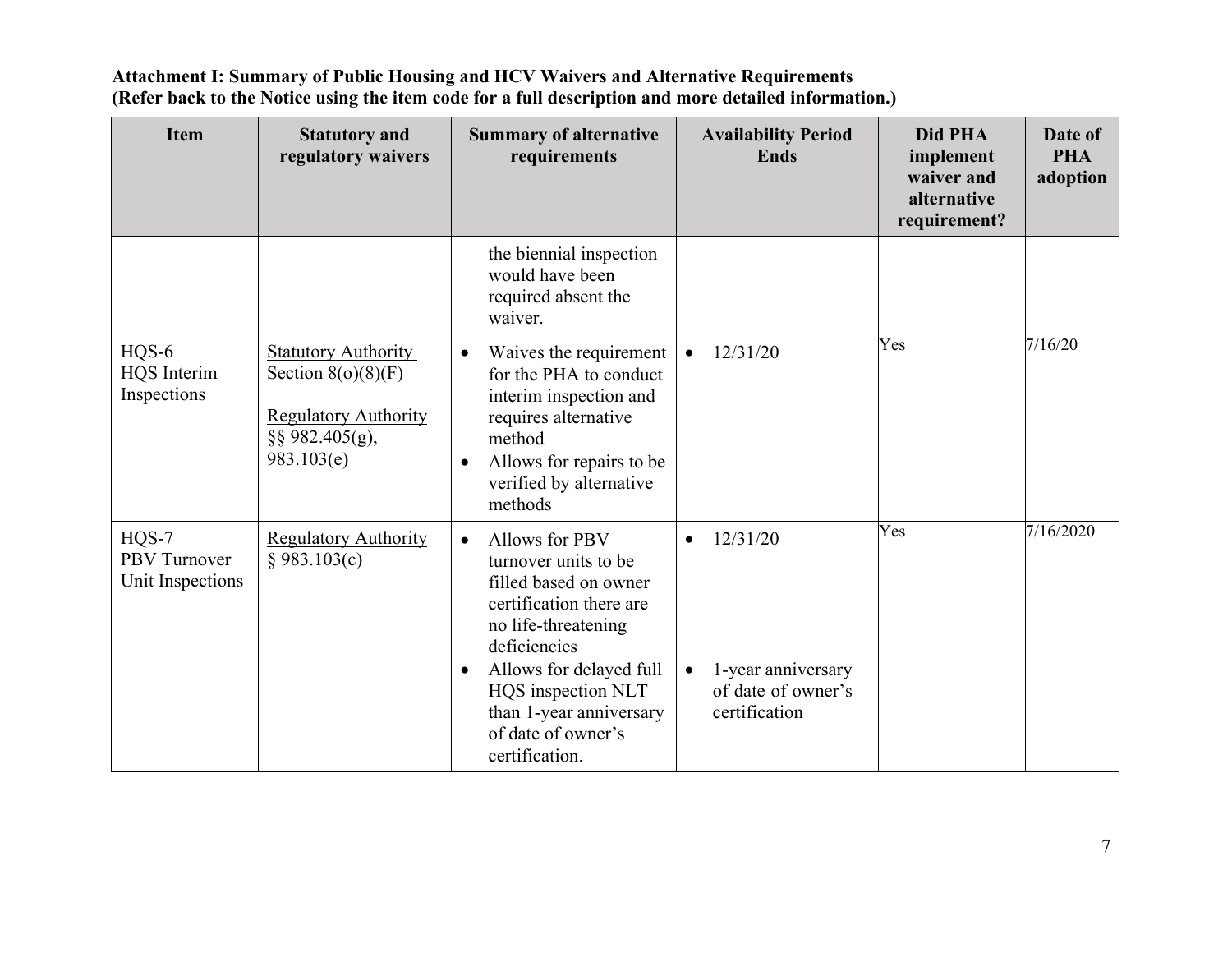| <b>Item</b>                                                                                          | <b>Statutory and</b><br>regulatory waivers                                                                                                                                                                                | <b>Summary of alternative</b><br>requirements                                                                                                                                                                                                                                             | <b>Availability Period</b><br><b>Ends</b>                                                       | Did PHA<br>implement<br>waiver and<br>alternative<br>requirement? | Date of<br><b>PHA</b><br>adoption |
|------------------------------------------------------------------------------------------------------|---------------------------------------------------------------------------------------------------------------------------------------------------------------------------------------------------------------------------|-------------------------------------------------------------------------------------------------------------------------------------------------------------------------------------------------------------------------------------------------------------------------------------------|-------------------------------------------------------------------------------------------------|-------------------------------------------------------------------|-----------------------------------|
| HQS-8: PBV<br><b>HAP</b> Contract:<br><b>HQS</b> Inspections<br>to Add or<br><b>Substitute Units</b> | <b>Statutory Authority</b><br>Section $8(o)(8)(A)$<br><b>Regulatory Authority</b><br>§§ 983.207(a),<br>983.207(b)<br>Sub-regulatory<br>Guidance<br><b>HOTMA HCV Federal</b><br><b>Register Notice</b><br>January 18, 2017 | Allows for PBV units<br>to be added or<br>substituted in the HAP<br>contract based on<br>owner certification<br>there are no life-<br>threatening deficiencies<br>Allows for delayed full<br>$\bullet$<br>HQS inspection NLT<br>1-year anniversary of<br>date of owner's<br>certification | 12/31/20<br>1-year anniversary<br>of date of owner's<br>certification                           | Yes                                                               | 7/16/2020                         |
| HQS-9<br><b>HQS</b> Quality<br>Control<br>Inspections                                                | <b>Regulatory Authority</b><br>§§ 982.405(b),<br>983.103(e)(3)                                                                                                                                                            | Provides for a<br>$\bullet$<br>suspension of the<br>requirement for QC<br>sampling inspections                                                                                                                                                                                            | 12/31/20<br>$\bullet$                                                                           | Yes                                                               | 7/16/2020                         |
| $HQS-10$<br>Housing Quality<br><b>Standards: Space</b><br>and Security                               | <b>Regulatory Authority</b><br>§ 982.401(d)                                                                                                                                                                               | Waives the requirement<br>$\bullet$<br>that each dwelling unit<br>have at least 1 bedroom<br>or living/sleeping room<br>for each 2 persons.                                                                                                                                               | Remains in effect one<br>year from lease term or<br>date of this Notice,<br>whichever is longer | Yes                                                               | 7/16/2020                         |
| <b>HQS-11</b><br>Homeownership<br>Option: Initial                                                    | <b>Statutory Authority</b><br>Section $8(o)(8)(A)(i)$ ,<br>Section $8(y)(3)(B)$                                                                                                                                           | Waives the requirement<br>$\bullet$<br>to perform an initial<br>HQS inspection in                                                                                                                                                                                                         | 12/31/20<br>$\bullet$                                                                           | Yes                                                               | 7/16/2020                         |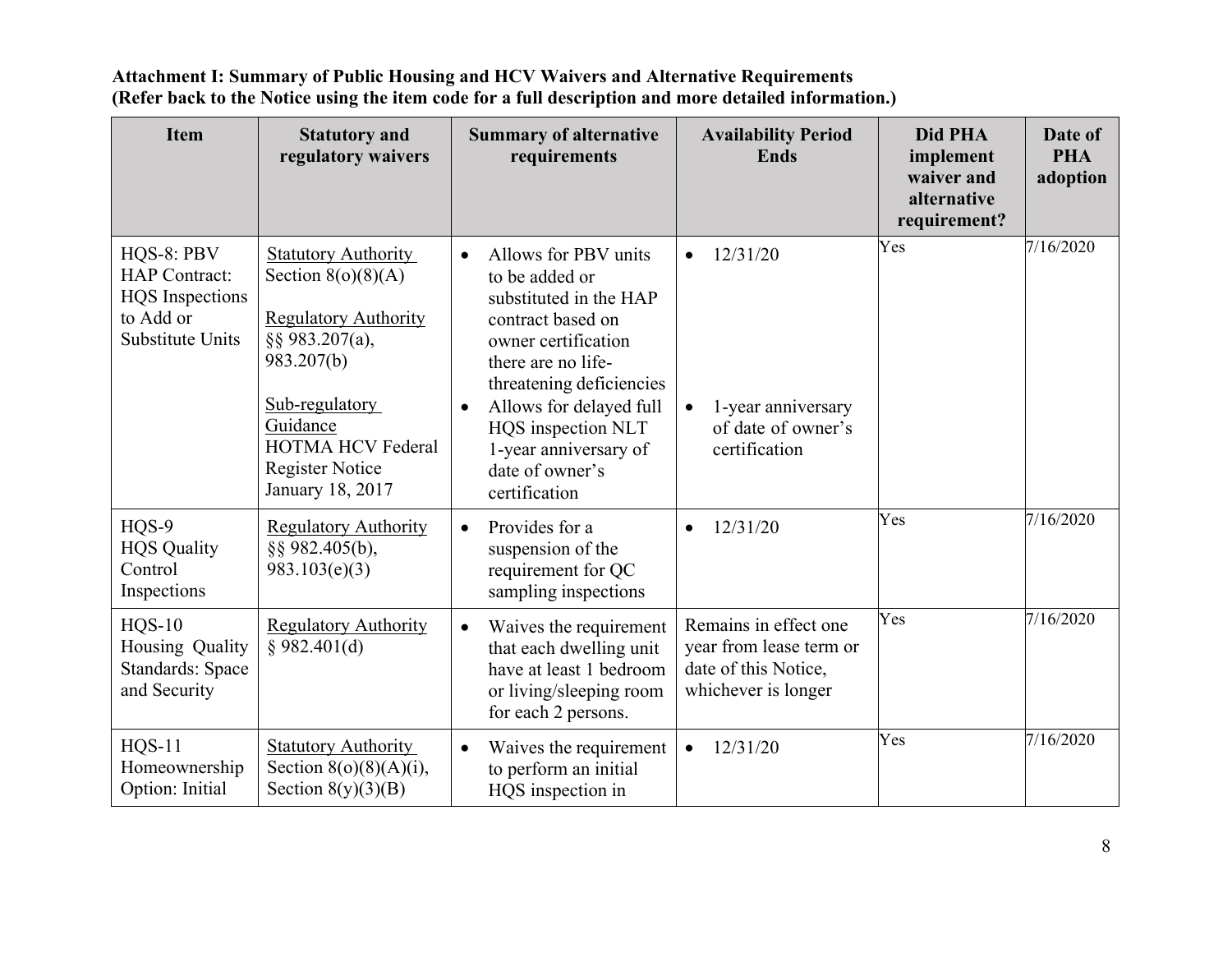| <b>Item</b>                                                                | <b>Statutory and</b><br>regulatory waivers                         | <b>Summary of alternative</b><br>requirements                                                                                                                                                                                 | <b>Availability Period</b><br><b>Ends</b> | Did PHA<br>implement<br>waiver and<br>alternative<br>requirement? | Date of<br><b>PHA</b><br>adoption |
|----------------------------------------------------------------------------|--------------------------------------------------------------------|-------------------------------------------------------------------------------------------------------------------------------------------------------------------------------------------------------------------------------|-------------------------------------------|-------------------------------------------------------------------|-----------------------------------|
| <b>HQS</b> Inspection                                                      | <b>Regulatory Authority</b><br>§ 982.631(a)                        | order to begin making<br>homeownership<br>assistance payments<br>Requires family to<br>obtain independent<br>professional inspection                                                                                          |                                           |                                                                   |                                   |
| $HCV-1$<br>Administrative<br>Plan                                          | <b>Regulatory Authority</b><br>§ 982.54(a)                         | Establishes an<br>$\bullet$<br>alternative requirement<br>that policies may be<br>adopted without board<br>approval<br>Any provisions adopted<br>$\bullet$<br>informally must be<br>adopted formally NLT<br>December 31, 2020 | 9/30/20<br>$\bullet$<br>12/31/20          | Yes                                                               | 7/16/2020                         |
| $HCV-2$<br>Information<br>When Family is<br>Selected: PHA<br>Oral Briefing | <b>Regulatory Authority</b><br>$\S$ § 982.301(a)(1),<br>983.252(a) | Waives the requirement<br>$\bullet$<br>for an oral briefing<br>Provides for alternative<br>$\bullet$<br>methods to conduct<br>required voucher<br>briefing                                                                    | 12/31/20<br>$\bullet$                     | Yes                                                               | 7/16/2020                         |
| $HCV-3$<br>Term of<br>Voucher:                                             | <b>Regulatory Authority</b><br>§ 982.303(b)(1)                     | Allows PHAs to<br>$\bullet$<br>provide voucher                                                                                                                                                                                | 12/31/20<br>$\bullet$                     | Yes                                                               | 7/16/2020                         |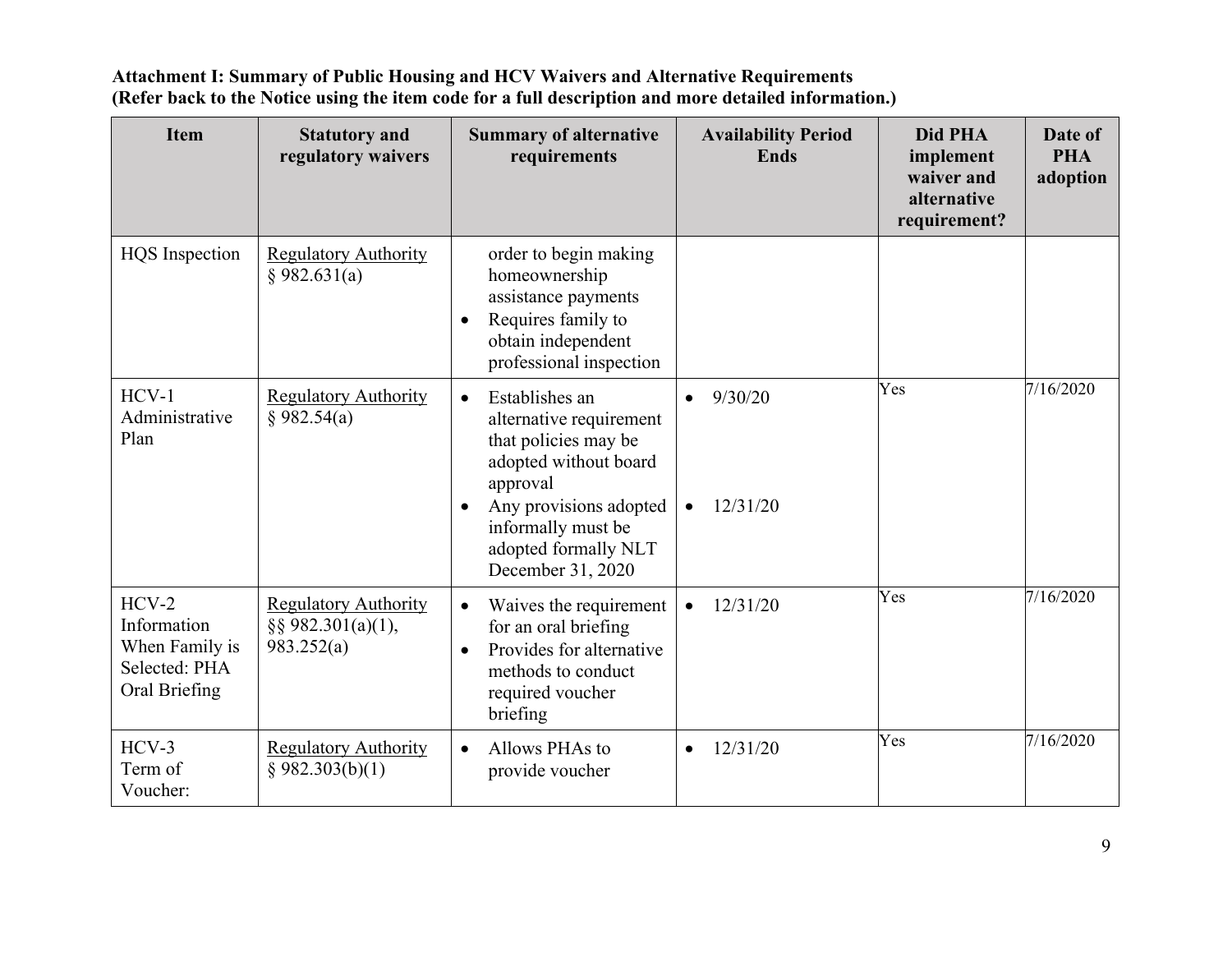| <b>Item</b>                                                                                   | <b>Statutory and</b><br>regulatory waivers  | <b>Summary of alternative</b><br>requirements                                                                                                                                                                             | <b>Availability Period</b><br><b>Ends</b> | Did PHA<br>implement<br>waiver and<br>alternative<br>requirement? | Date of<br><b>PHA</b><br>adoption |
|-----------------------------------------------------------------------------------------------|---------------------------------------------|---------------------------------------------------------------------------------------------------------------------------------------------------------------------------------------------------------------------------|-------------------------------------------|-------------------------------------------------------------------|-----------------------------------|
| Extensions of<br>Term                                                                         |                                             | extensions regardless<br>of current PHA policy                                                                                                                                                                            |                                           |                                                                   |                                   |
| $HCV-4$<br>PHA Approval<br>of Assisted<br>Tenancy: When<br><b>HAP</b> Contract is<br>Executed | <b>Regulatory Authority</b><br>§ 982.305(c) | Provides for HAP<br>$\bullet$<br>payments for contracts<br>not executed within 60<br>days<br>PHA must not pay<br>HAP to owner until<br>HAP contract is<br>executed                                                        | 12/31/20<br>$\bullet$                     | No                                                                |                                   |
| $HCV-5$<br>Absence from<br>Unit                                                               | <b>Regulatory Authority</b><br>§982.312     | Allows for PHA<br>$\bullet$<br>discretion on absences<br>from units longer than<br>180 days<br>PHAs must not make<br>$\bullet$<br>HAP payments beyond<br>$12/31/20$ for units<br>vacant more than 180<br>consecutive days | 12/31/20<br>$\bullet$                     | Yes                                                               | 7/16/2020                         |
| $HCV-6$<br>Automatic<br>Termination of<br><b>HAP</b> Contract                                 | <b>Regulatory Authority</b><br>§982.455     | Allows PHA to extend<br>$\bullet$<br>the period of time after<br>the last HAP payment<br>is made before the<br>HAP contract                                                                                               | 12/31/20<br>$\bullet$                     | Yes                                                               | 7/16/2020                         |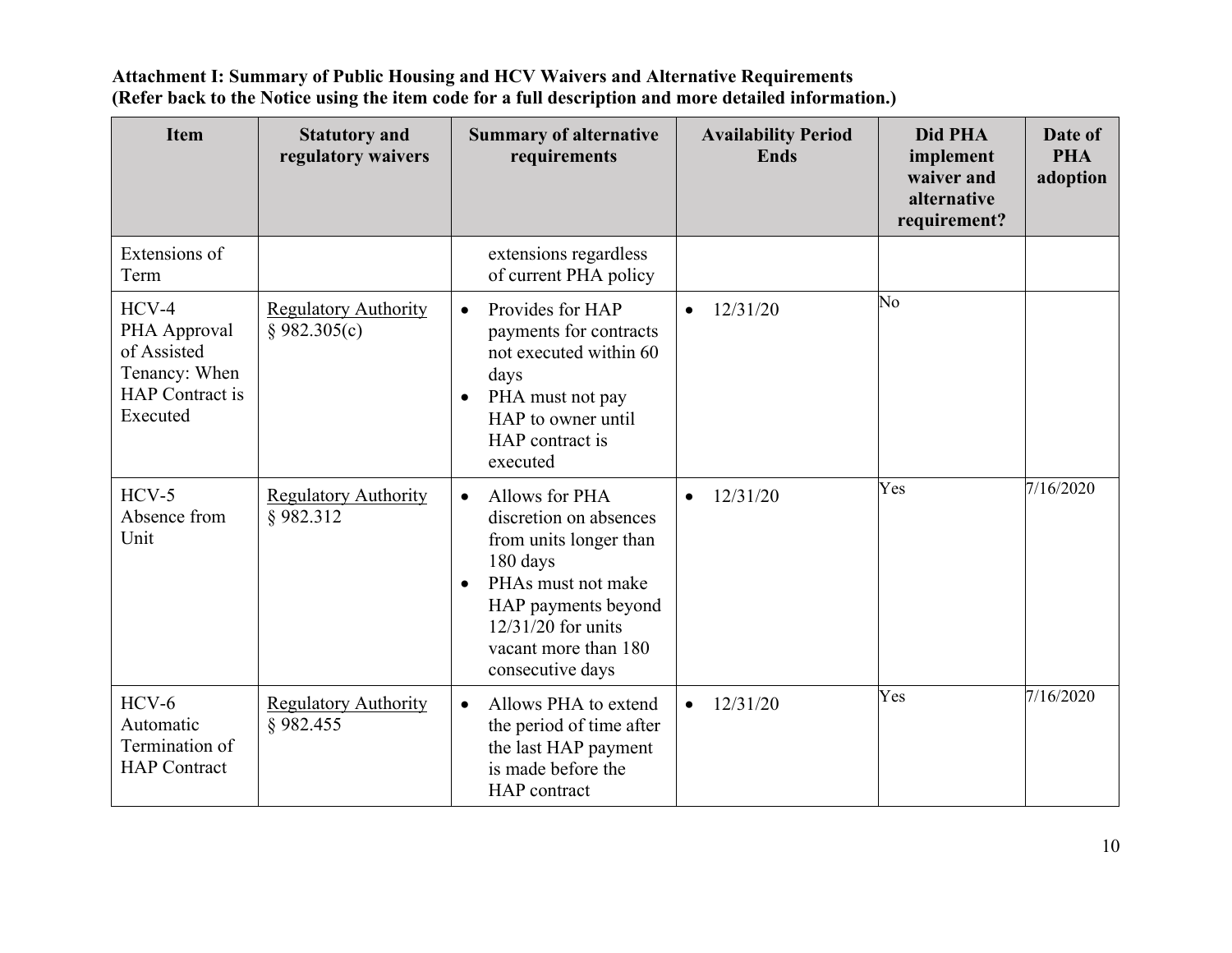| <b>Item</b>                                                                                | <b>Statutory and</b><br>regulatory waivers                                                                     | <b>Summary of alternative</b><br>requirements                                                                                                                                                                                             | <b>Availability Period</b><br><b>Ends</b> | Did PHA<br>implement<br>waiver and<br>alternative<br>requirement? | Date of<br><b>PHA</b><br>adoption |
|--------------------------------------------------------------------------------------------|----------------------------------------------------------------------------------------------------------------|-------------------------------------------------------------------------------------------------------------------------------------------------------------------------------------------------------------------------------------------|-------------------------------------------|-------------------------------------------------------------------|-----------------------------------|
|                                                                                            |                                                                                                                | terminates<br>automatically.                                                                                                                                                                                                              |                                           |                                                                   |                                   |
| $HCV-7$<br>Increase in<br>Payment<br><b>Standard During</b><br><b>HAP</b> Contract<br>Term | <b>Regulatory Authority</b><br>\$982.505(c)(4)                                                                 | Provides PHAs with<br>$\bullet$<br>the option to increase<br>the payment standard<br>for the family at any<br>time after the effective<br>date of the increase,<br>rather than waiting for<br>the next regular<br>reexamination to do so. | 12/31/20<br>$\bullet$                     | No                                                                |                                   |
| $HCV-8$<br>Utility<br>Allowance<br>Schedule:<br>Required<br>Review and<br>Revision         | <b>Regulatory Authority</b><br>§982.517                                                                        | Provides for delay in<br>$\bullet$<br>updating utility<br>allowance schedule                                                                                                                                                              | 12/31/20<br>$\bullet$                     | Yes                                                               | 7/16/2020                         |
| HCV-9<br>Homeownership<br>Option:<br>Homeownership<br>Counseling                           | <b>Statutory Authority</b><br>Section $8(y)(1)(D)$<br><b>Regulatory Authority</b><br>§§ 982.630,<br>982.636(d) | Waives the requirement<br>$\bullet$<br>for the family to obtain<br>pre-assistance<br>counseling                                                                                                                                           | 12/31/20<br>$\bullet$                     | No                                                                |                                   |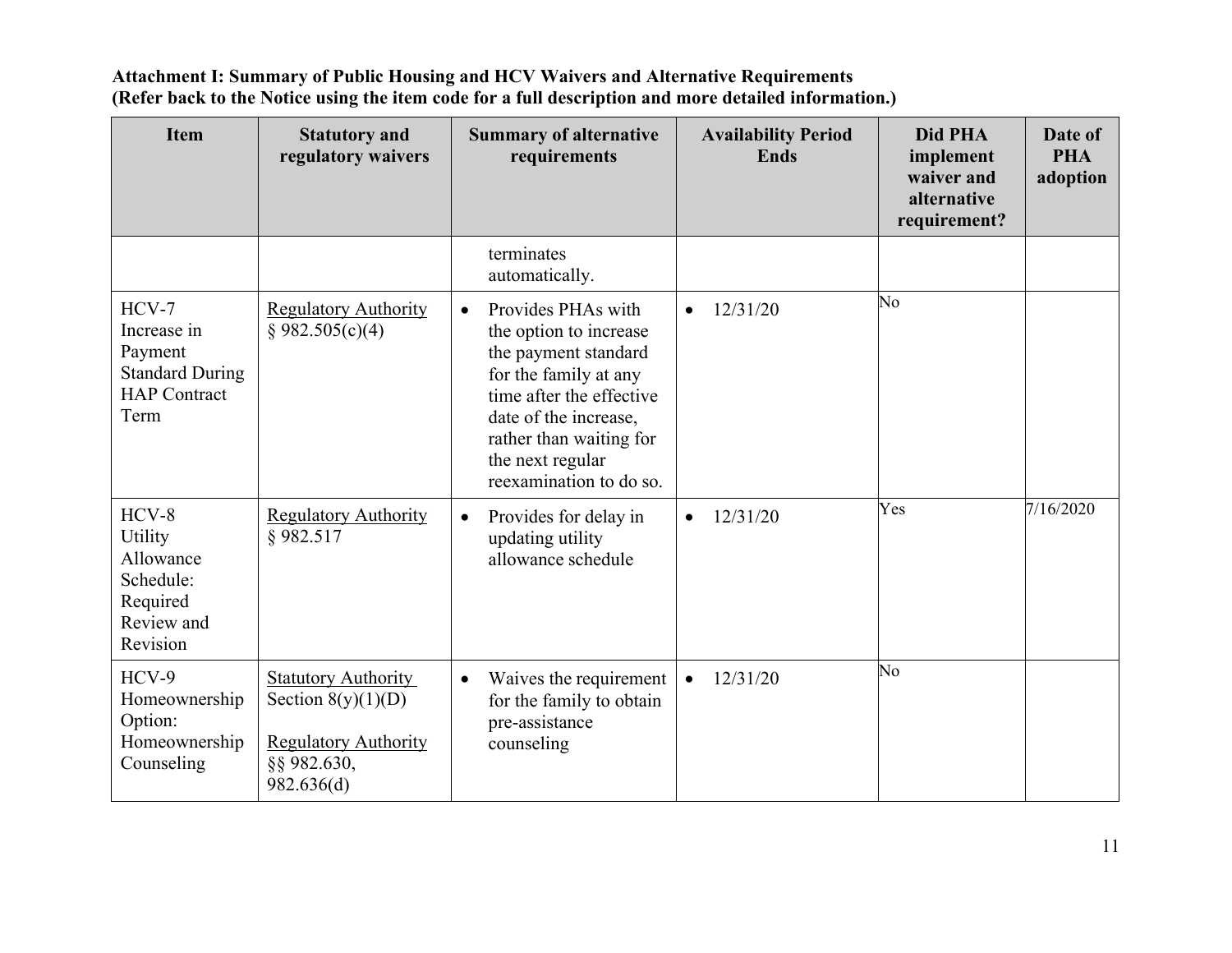| <b>Item</b>                                                                                                            | <b>Statutory and</b><br>regulatory waivers      | <b>Summary of alternative</b><br>requirements                                                                                                                                     | <b>Availability Period</b><br><b>Ends</b> | Did PHA<br>implement<br>waiver and<br>alternative<br>requirement? | Date of<br><b>PHA</b><br>adoption |
|------------------------------------------------------------------------------------------------------------------------|-------------------------------------------------|-----------------------------------------------------------------------------------------------------------------------------------------------------------------------------------|-------------------------------------------|-------------------------------------------------------------------|-----------------------------------|
| $HCV-10$<br>Family<br>Unification<br>Program (FUP):<br>FUP Youth Age<br>Eligibility to<br><b>Enter HAP</b><br>Contract | <b>Statutory Authority</b><br>Section $8(x)(2)$ | Allows PHAs to<br>$\bullet$<br>increase age to 26 for<br>foster youth initial<br>lease up                                                                                         | 12/31/20<br>$\bullet$                     | Yes                                                               | 7/16/2020                         |
| $HCV-11$<br>Family<br>Unification<br>Program (FUP):<br>Length of<br>Assistance for<br>Youth                            | <b>Statutory Authority</b><br>Section $8(x)(2)$ | Allows PHAs to<br>$\bullet$<br>suspend terminations of<br>assistance for FUP<br>youth who will reach<br>the 36-month limit<br>between April 10,<br>2020, and December<br>31, 2020 | 12/31/20                                  | Yes                                                               | 7/16/2020                         |
| $HCV-12$<br>Family<br>Unification<br>Program (FUP):<br>Timeframe for<br>Referral                                       | <b>Statutory Authority</b><br>Section $8(x)(2)$ | Allows PHAs to accept<br>$\bullet$<br>referrals of otherwise<br>eligible youth who will<br>leave foster care within<br>120 days                                                   | 12/31/20<br>$\bullet$                     | Yes                                                               | 7/16/2020                         |
| $HCV-13$<br>Homeownership:<br>Maximum Term                                                                             | <b>Regulatory Authority</b><br>§ 982.634(a)     | Allows a PHA to<br>$\bullet$<br>extend homeownership                                                                                                                              | 12/31/20<br>$\bullet$                     | Yes                                                               | 7/16/2020                         |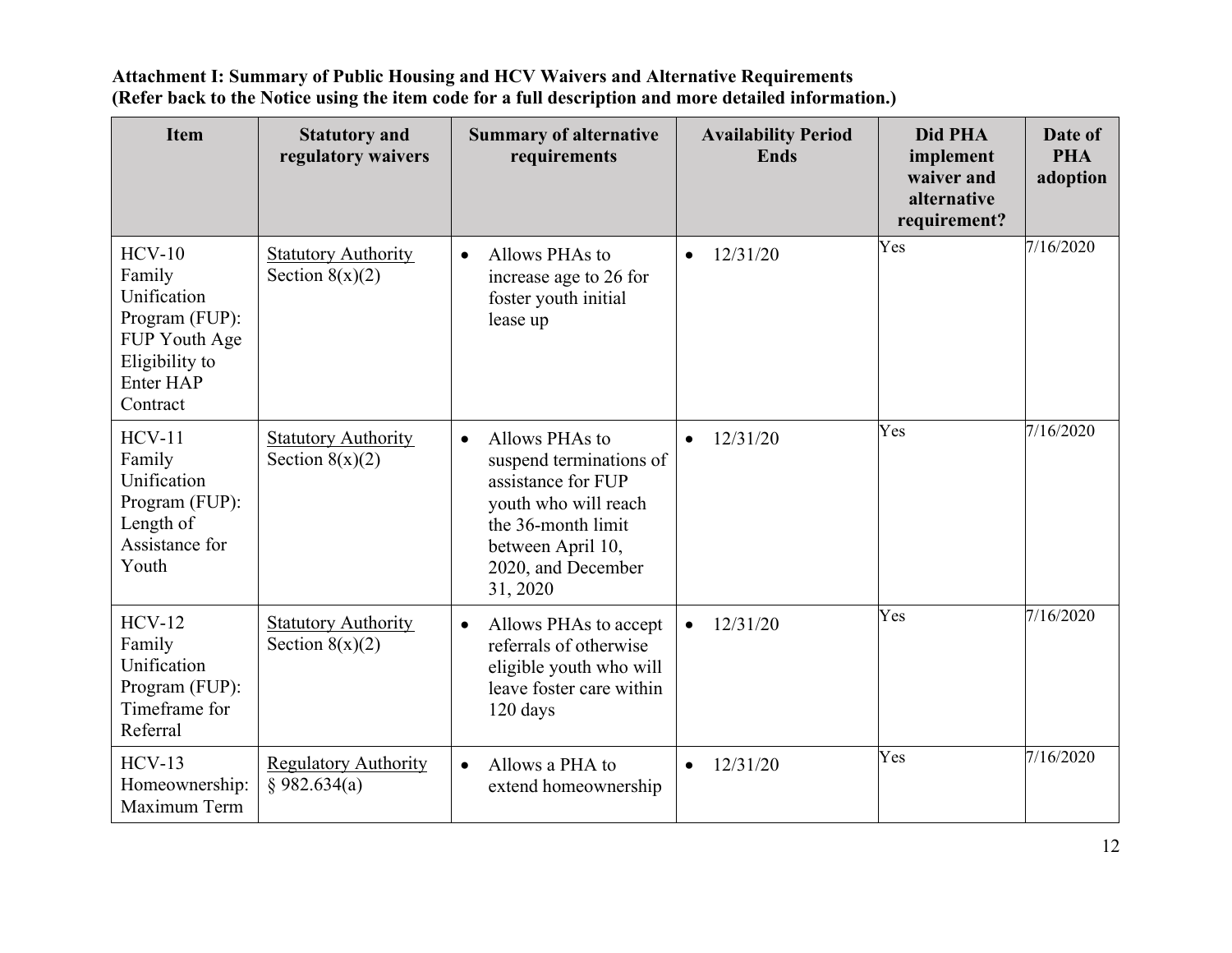| <b>Item</b>                                                          | <b>Statutory and</b><br>regulatory waivers                   | <b>Summary of alternative</b><br>requirements                                                                                                                                                | <b>Availability Period</b><br><b>Ends</b>                                                  | Did PHA<br>implement<br>waiver and<br>alternative<br>requirement? | Date of<br><b>PHA</b><br>adoption |
|----------------------------------------------------------------------|--------------------------------------------------------------|----------------------------------------------------------------------------------------------------------------------------------------------------------------------------------------------|--------------------------------------------------------------------------------------------|-------------------------------------------------------------------|-----------------------------------|
| of Assistance                                                        |                                                              | assistance for up to 1<br>additional year                                                                                                                                                    |                                                                                            |                                                                   |                                   |
| $HCV-14$<br>Mandatory<br>Removal of Unit<br>from PBV HAP<br>Contract | <b>Regulatory Authority</b><br>$\S$ § 983.211(a);<br>983.258 | Allows a PHA to keep<br>$\bullet$<br>a PBV unit under<br>contract for a period of<br>time that extends<br>beyond 180 from the<br>last HAP but does not<br>extend beyond<br>December 31, 2020 | 12/31/20<br>$\bullet$                                                                      | Yes                                                               | 7/16/2020                         |
| $PH-1$<br><b>Fiscal Closeout</b><br>of Capital Grant<br>Funds        | <b>Regulatory Authority</b><br>§ 905.322(b)                  | Extension of deadlines<br>$\bullet$<br>for ADCC and AMCC                                                                                                                                     | Varies by PHA                                                                              | No                                                                |                                   |
| $PH-2$<br>Total<br>Development<br>Costs                              | <b>Regulatory Authority</b><br>$$905.314(c) - (d)$           | Waives the TDC and<br>$\bullet$<br>HCC limits permitting<br>approval of amounts in<br>excess of published<br>TDC by 25% to 50%<br>on a case by case basis                                    | Applies to development<br>proposals submitted to<br>HUD no later than<br>December 31, 2021 | No                                                                |                                   |
| $PH-3$<br>Cost and Other<br>Limitations:<br>Types of Labor           | <b>Regulatory Authority</b><br>§ 905.314(j)                  | Allows for the use of<br>$\bullet$<br>force account labor for<br>modernization                                                                                                               | 12/31/20<br>$\bullet$                                                                      | No                                                                |                                   |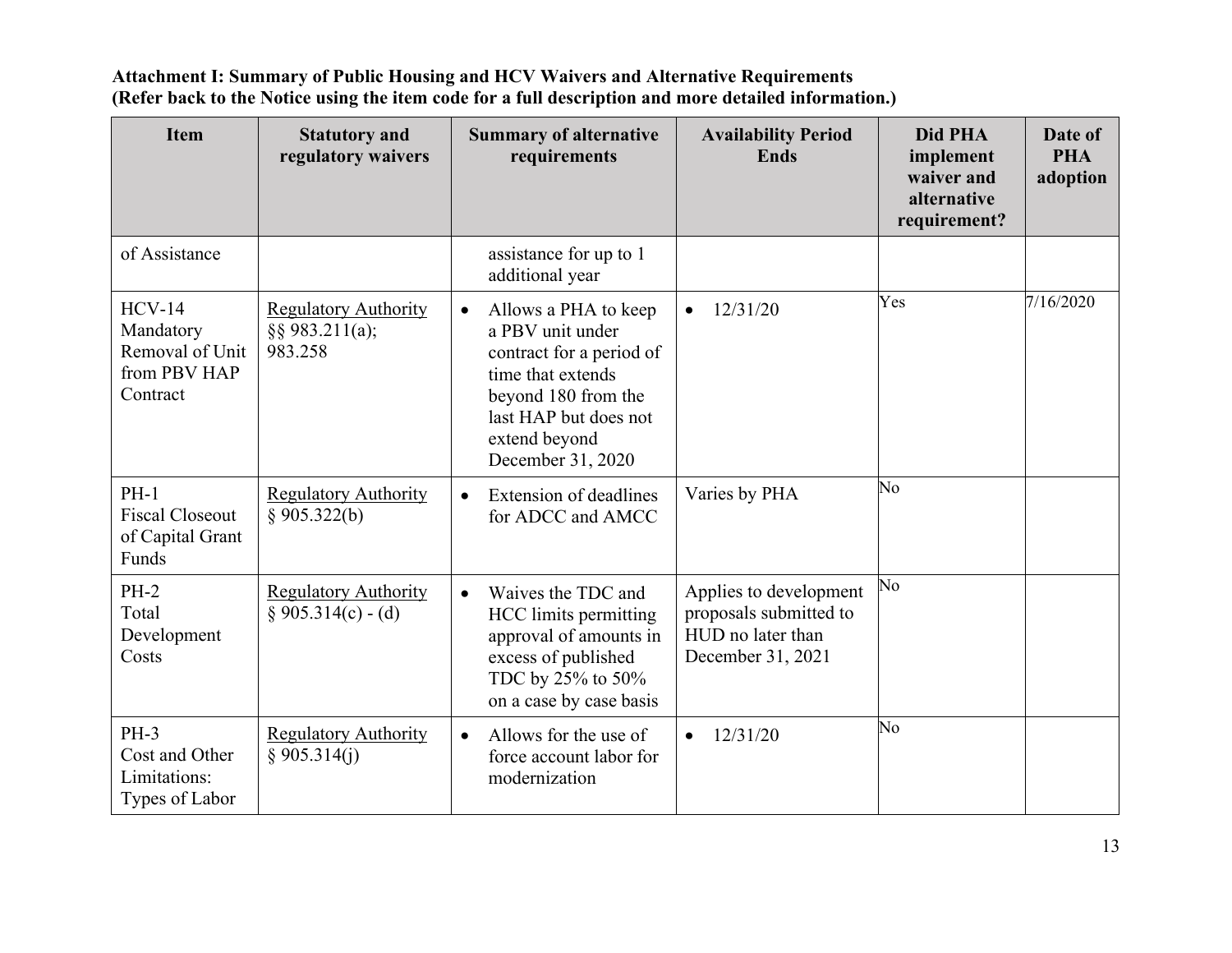| <b>Item</b>                                                                      | <b>Statutory and</b><br>regulatory waivers                                                                      | <b>Summary of alternative</b><br>requirements                                                                                                                                                                                 | <b>Availability Period</b><br><b>Ends</b>     | Did PHA<br>implement<br>waiver and<br>alternative<br>requirement? | Date of<br><b>PHA</b><br>adoption |
|----------------------------------------------------------------------------------|-----------------------------------------------------------------------------------------------------------------|-------------------------------------------------------------------------------------------------------------------------------------------------------------------------------------------------------------------------------|-----------------------------------------------|-------------------------------------------------------------------|-----------------------------------|
|                                                                                  |                                                                                                                 | activities in certain<br>circumstances                                                                                                                                                                                        |                                               |                                                                   |                                   |
| $PH-4$<br>ACOP:<br>Adoption of<br><b>Tenant Selection</b><br>Policies            | <b>Regulatory Authority</b><br>§ 960.202(c)(1)                                                                  | Establishes an<br>$\bullet$<br>alternative requirement<br>that policies may be<br>adopted without board<br>approval<br>Any provisions adopted<br>$\bullet$<br>informally must be<br>adopted formally NLT<br>December 31, 2020 | 9/30/20<br>$\bullet$<br>12/31/20<br>$\bullet$ | Yes                                                               | 7/16/2020                         |
| $PH-5$<br>Community<br>Service and Self-<br>Sufficiency<br>Requirement<br>(CSSR) | <b>Statutory Authority</b><br>Section $12(c)$<br><b>Regulatory Authority</b><br>§§ 960.603(a) and<br>960.603(b) | Temporarily suspends<br>$\bullet$<br><b>CSSR</b>                                                                                                                                                                              | 3/31/21<br>$\bullet$                          | Yes                                                               | 7/16/2020                         |
| $PH-6$<br><b>Energy Audits</b>                                                   | <b>Regulatory Authority</b><br>§965.302                                                                         | Allows for delay in due<br>$\bullet$<br>dates of energy audits                                                                                                                                                                | One year beyond 2020<br>audit deadline        | Yes                                                               | 7/16/2020                         |
| $PH-7$<br>Over-Income<br>Families                                                | <b>Statutory Authority</b><br>Section $16(a)(5)$<br>Sub-regulatory<br>Guidance                                  | Changes to timeframes<br>$\bullet$<br>for determination of<br>over-income                                                                                                                                                     | 12/31/20<br>$\bullet$                         | Yes                                                               | 7/16/2020                         |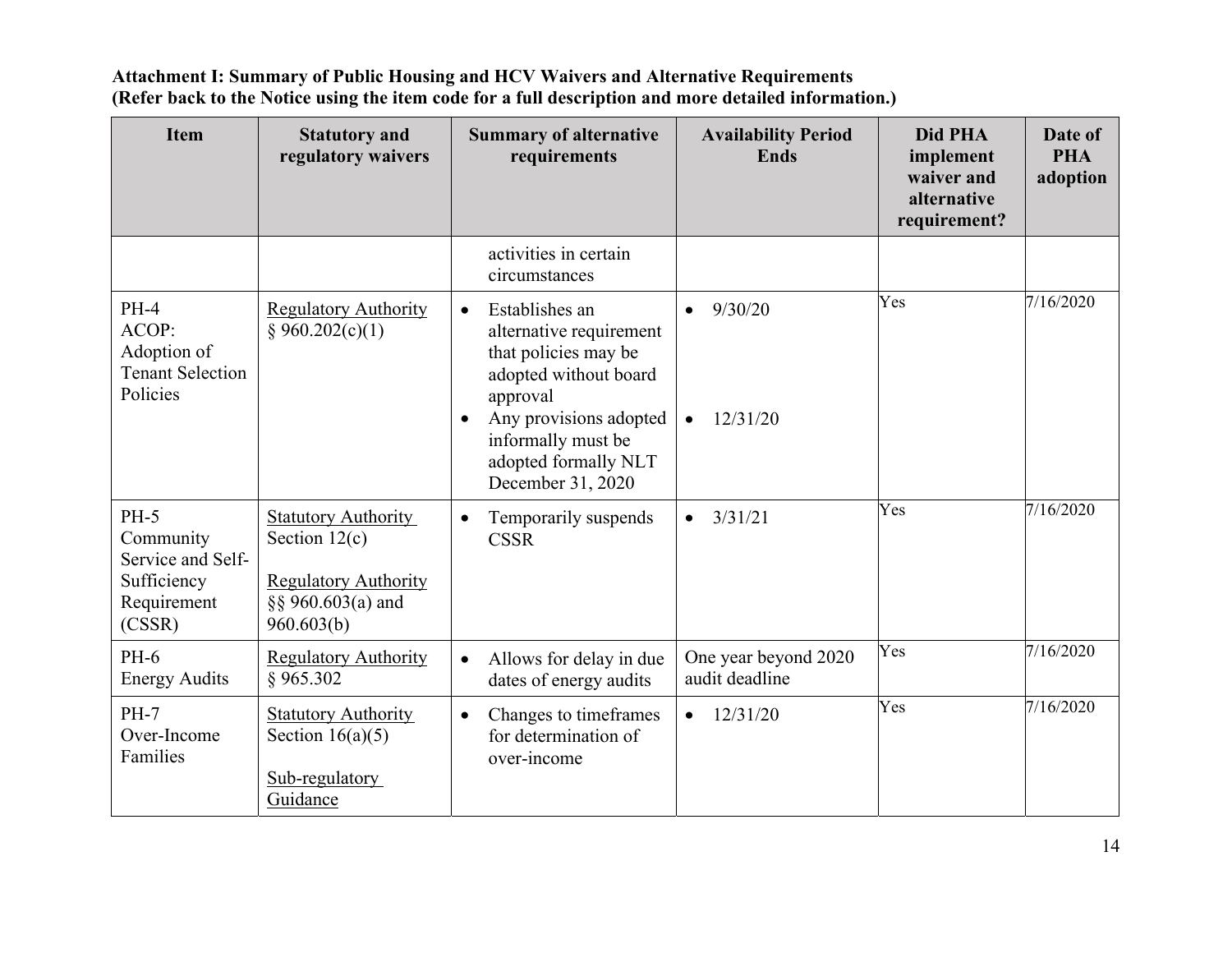| <b>Item</b>                                                                            | <b>Statutory and</b><br>regulatory waivers                                                                                                                             | <b>Summary of alternative</b><br>requirements                                                   | <b>Availability Period</b><br><b>Ends</b> | Did PHA<br>implement<br>waiver and<br>alternative<br>requirement? | Date of<br><b>PHA</b><br>adoption |
|----------------------------------------------------------------------------------------|------------------------------------------------------------------------------------------------------------------------------------------------------------------------|-------------------------------------------------------------------------------------------------|-------------------------------------------|-------------------------------------------------------------------|-----------------------------------|
|                                                                                        | Housing Opportunity<br>Through<br>Modernization Act of<br>2016: Final<br>Implementation of the<br>Public Housing<br>Income Limit 83 FR<br>35490, Notice PIH<br>2019-11 |                                                                                                 |                                           |                                                                   |                                   |
| <b>PH-8</b><br>Resident<br>Council<br>Elections                                        | <b>Regulatory Authority</b><br>§ 964.130(a)(1)                                                                                                                         | Provides for delay in<br>$\bullet$<br>resident council<br>elections                             | 12/31/20<br>$\bullet$                     | Yes                                                               | 7/16/2020                         |
| <b>PH-9</b><br>Review and<br>Revision of<br>Utility<br>Allowance                       | <b>Regulatory Authority</b><br>§965.507                                                                                                                                | Provides for delay in<br>$\bullet$<br>updating utility<br>allowance schedule                    | 12/31/20<br>$\bullet$                     | Yes                                                               | 7/16/2020                         |
| PH-10<br>Tenant<br>Notifications for<br>Changes to<br>Project Rules<br>and Regulations | <b>Regulatory Authority</b><br>§ 966.5                                                                                                                                 | Advance notice not<br>$\bullet$<br>required except for<br>policies related to<br>tenant charges | 12/31/20<br>$\bullet$                     | Yes                                                               | 7/16/2020                         |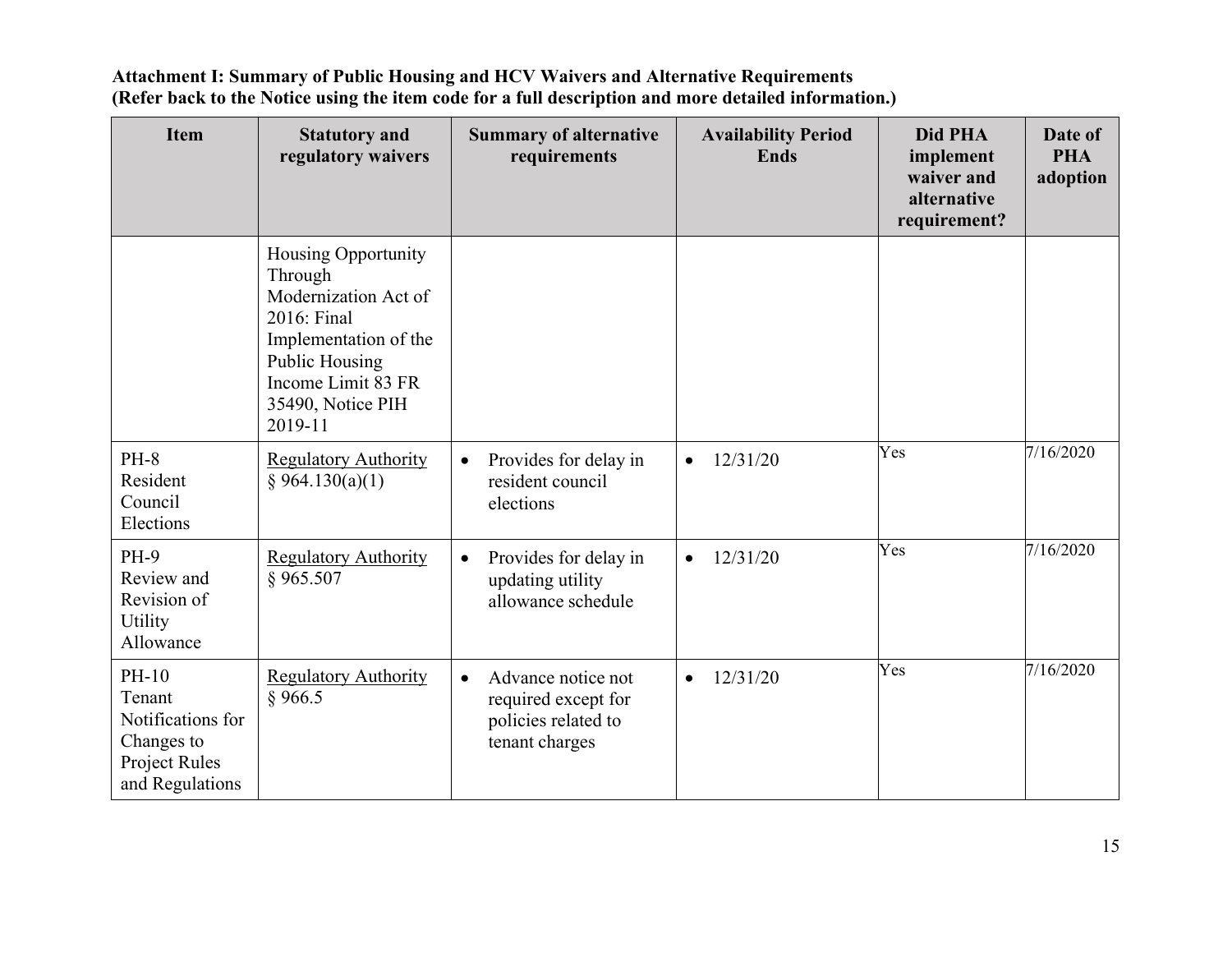| <b>Item</b>                                                    | <b>Statutory and</b><br>regulatory waivers                                                      | <b>Summary of alternative</b><br>requirements                                                                                                                                | <b>Availability Period</b><br><b>Ends</b>                                                          | Did PHA<br>implement<br>waiver and<br>alternative<br>requirement? | Date of<br><b>PHA</b><br>adoption |
|----------------------------------------------------------------|-------------------------------------------------------------------------------------------------|------------------------------------------------------------------------------------------------------------------------------------------------------------------------------|----------------------------------------------------------------------------------------------------|-------------------------------------------------------------------|-----------------------------------|
| PH-11:<br>Designated<br>Housing Plan<br>Renewals               | <b>Statutory Authority:</b><br>Section $7(f)$                                                   | Extends the Plan's<br>$\bullet$<br>effective period<br>through December 31,<br>2020, for Plans due to<br>expire between the date<br>of this Notice and<br>December 31, 2020. | 12/31/20<br>$\bullet$                                                                              | $\overline{N}$ o                                                  |                                   |
| PH-12: Public<br>Housing Agency<br>Annual Self-<br>Inspections | <b>Statutory Authority:</b><br>Section $6(f)(3)$<br><b>Regulatory Authority:</b><br>§ 902.20(d) | Waives the requirement<br>$\bullet$<br>that the PHA must<br>inspect each project                                                                                             | 12/31/20<br>$\bullet$                                                                              | Yes                                                               | 7/16/2020                         |
| 11a<br><b>PHAS</b>                                             | <b>Regulatory Authority</b><br>24 CFR Part 902                                                  | Allows for alternatives<br>$\bullet$<br>related to inspections<br>PHA to retain prior<br>$\bullet$<br>year PHAS score<br>unless requests<br>otherwise                        | HUD will resume<br>issuing new PHAS<br>scores starting with<br>PHAs with FYE dates<br>of $3/31/21$ | N/A                                                               | N/A                               |
| 11 <sub>b</sub><br><b>SEMAP</b>                                | <b>Regulatory Authority</b><br>24 CFR Part 985                                                  | PHA to retain prior<br>$\bullet$<br>year SEMAP score<br>unless requests<br>otherwise                                                                                         | HUD will resume<br>issuing new SEMAP<br>scores starting with<br>PHAs with FYE dates<br>of 3/31/21  | N/A                                                               | N/A                               |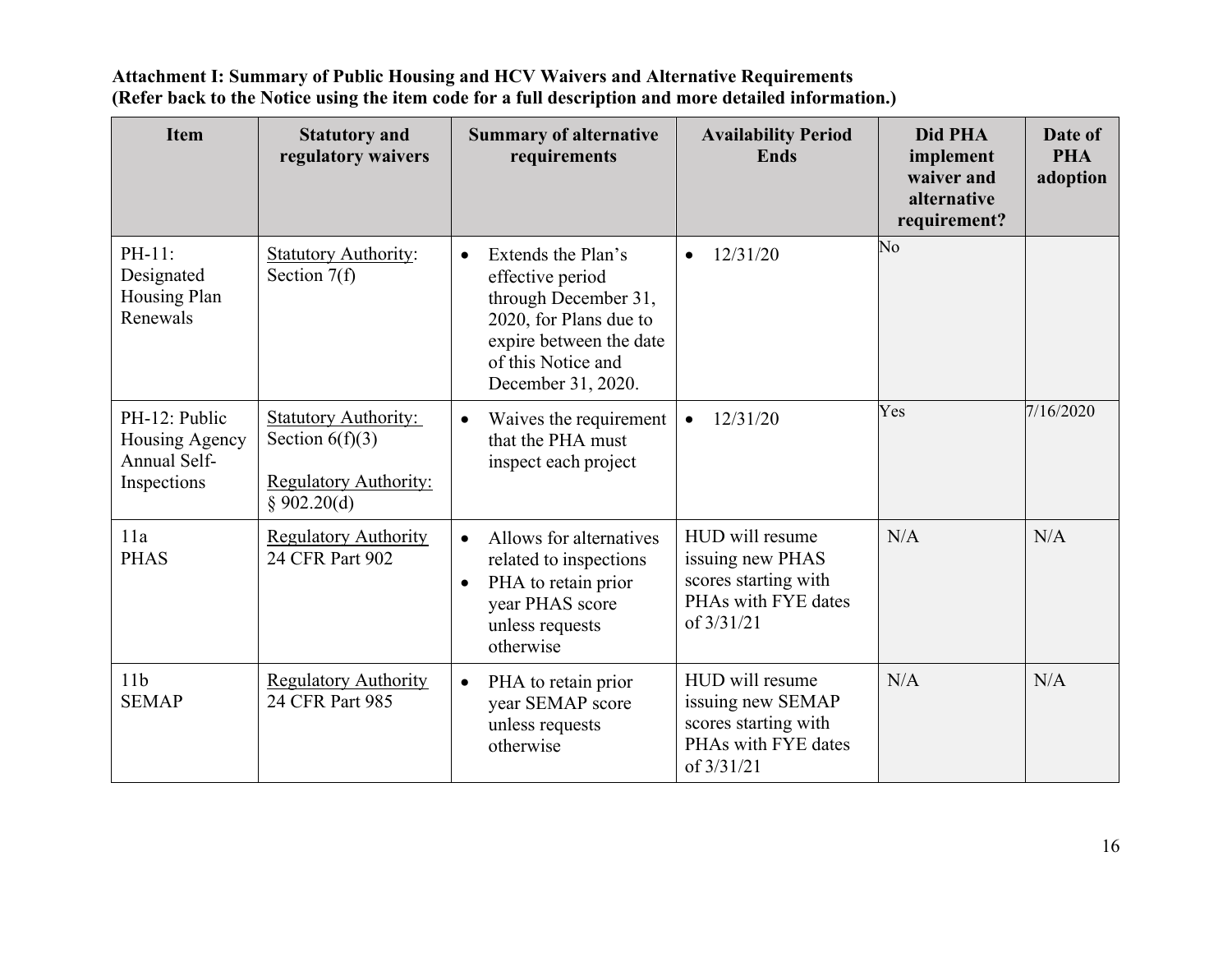| <b>Item</b>                                                                                                                          | <b>Statutory and</b><br>regulatory waivers                                                                              | <b>Summary of alternative</b><br>requirements                                                                                                                                      | <b>Availability Period</b><br><b>Ends</b>                           | Did PHA<br>implement<br>waiver and<br>alternative<br>requirement? | Date of<br><b>PHA</b><br>adoption |
|--------------------------------------------------------------------------------------------------------------------------------------|-------------------------------------------------------------------------------------------------------------------------|------------------------------------------------------------------------------------------------------------------------------------------------------------------------------------|---------------------------------------------------------------------|-------------------------------------------------------------------|-----------------------------------|
| 11c<br>Uniform<br>Financial<br>Reporting<br><b>Standards: Filing</b><br>of Financial<br>Reports;<br>Reporting<br>Compliance<br>Dates | <b>Regulatory Authority</b><br>$\S$ § 5.801(c),<br>5.801(d)(1)                                                          | Allows for extensions<br>$\bullet$<br>of financial reporting<br>deadlines                                                                                                          | Varies by PHA FYE                                                   | Yes                                                               | 7/16/2020                         |
| 12a<br>PHA Reporting<br>Requirements on<br><b>HUD Form</b><br>50058                                                                  | <b>Regulatory Authority</b><br>24 CFR Part 908, §<br>982.158<br>Sub-regulatory<br>Guidance<br><b>PIH Notice 2011-65</b> | Waives the requirement<br>$\bullet$<br>to submit 50058 within<br>60 days<br>Alternative<br>$\bullet$<br>requirement to submit<br>within 90 days of the<br>effective date of action | 12/31/20<br>$\bullet$                                               | No                                                                |                                   |
| 12 <sub>b</sub><br>Designated<br>Housing Plans:<br>HUD 60-Day<br>Notification                                                        | <b>Statutory Authority</b><br>Section $7(e)(1)$                                                                         | Allows for HUD to<br>$\bullet$<br>delay notification about<br>designated housing<br>plan                                                                                           | 7/31/20<br>$\bullet$                                                | N/A                                                               | N/A                               |
| 12c<br>Extension of<br>Deadline for                                                                                                  | <b>Statutory Authority</b><br>Section $9(i)$                                                                            | Provides a one-year<br>$\bullet$<br>extension                                                                                                                                      | For all open Capital<br>Fund grants, one-year<br>extension from the | Yes                                                               | 7/16/2020                         |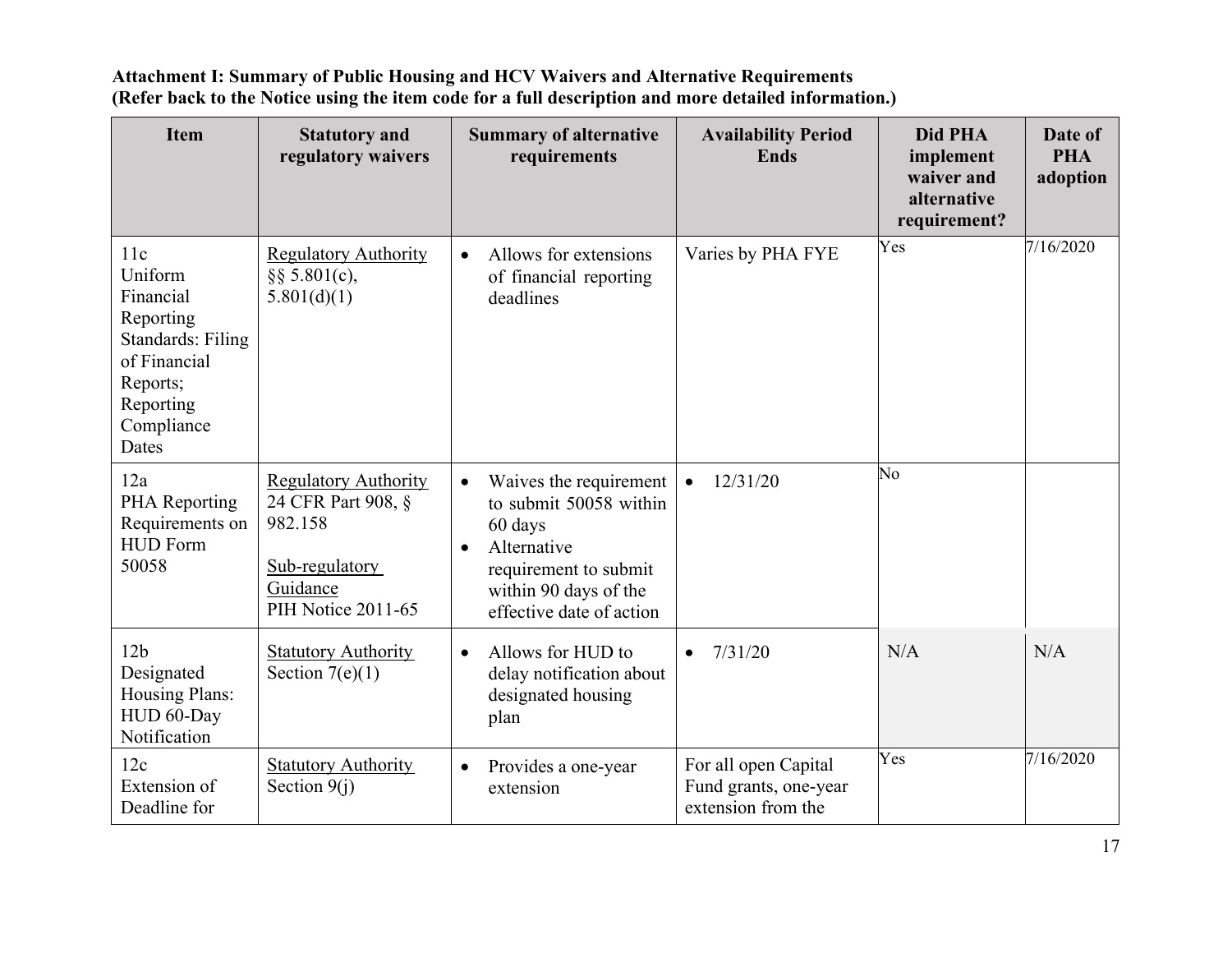| <b>Item</b>                                                       | <b>Statutory and</b><br>regulatory waivers     | <b>Summary of alternative</b><br>requirements | <b>Availability Period</b><br><b>Ends</b>                                   | Did PHA<br>implement<br>waiver and<br>alternative<br>requirement? | Date of<br><b>PHA</b><br>adoption |
|-------------------------------------------------------------------|------------------------------------------------|-----------------------------------------------|-----------------------------------------------------------------------------|-------------------------------------------------------------------|-----------------------------------|
| Programmatic<br>Obligation and<br>Expenditure of<br>Capital Funds | <b>Regulatory Authority</b><br>\$905.306(d)(5) |                                               | obligation and<br>expenditure end dates in<br>LOCCS as of April 10,<br>2020 |                                                                   |                                   |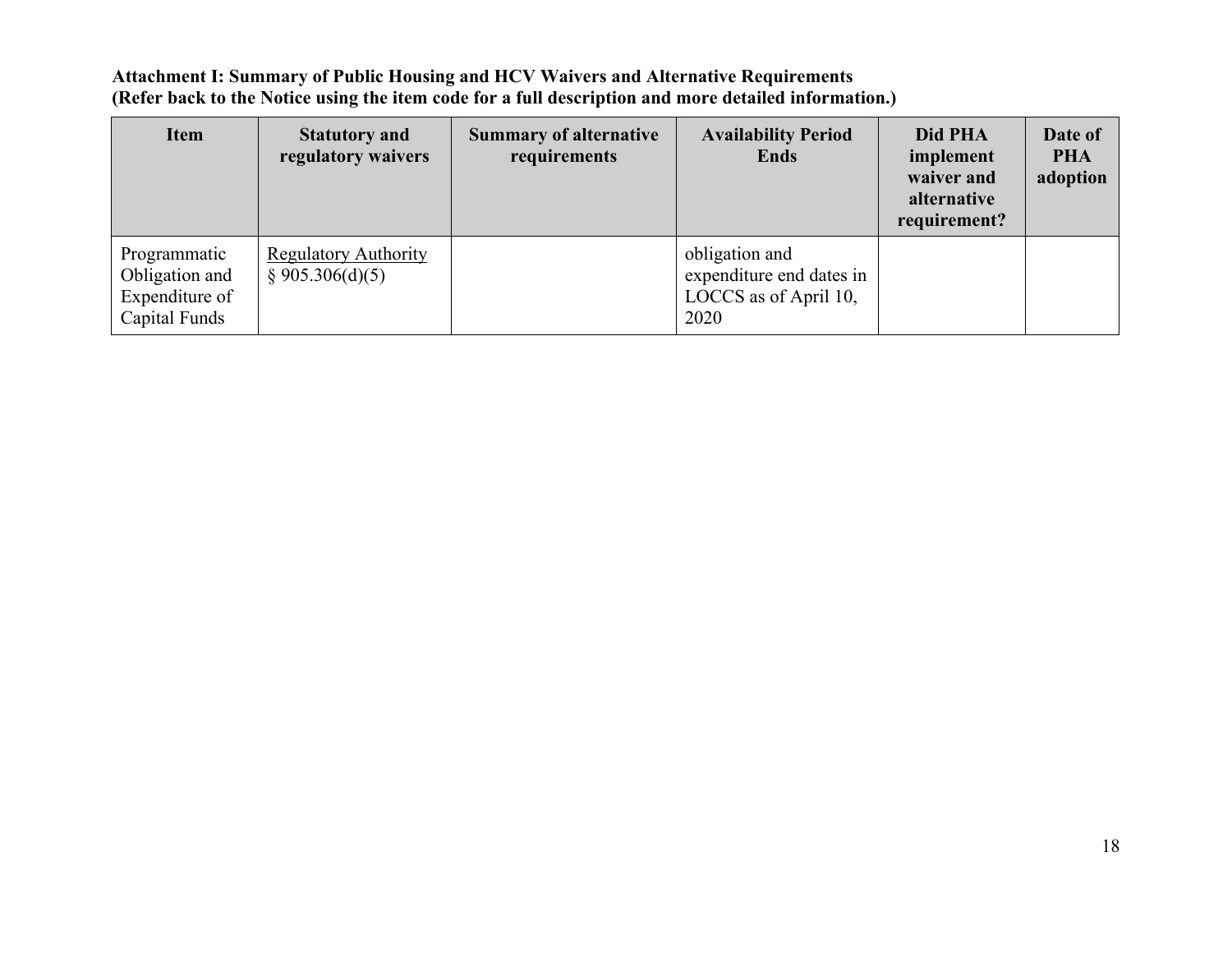| Attachment II: Summary of IHBG and ICDBG Statutory and Regulatory Waivers and Alternative Requirements |  |  |  |
|--------------------------------------------------------------------------------------------------------|--|--|--|
|                                                                                                        |  |  |  |

| COVID-19 Statutory and Regulatory Waivers for ONAP programs                                                                                                      |                                                                                                                                                                       |                                                                                                                                                                                                                                                       |                          |            |
|------------------------------------------------------------------------------------------------------------------------------------------------------------------|-----------------------------------------------------------------------------------------------------------------------------------------------------------------------|-------------------------------------------------------------------------------------------------------------------------------------------------------------------------------------------------------------------------------------------------------|--------------------------|------------|
| Item                                                                                                                                                             | <b>Statutory and Regulatory</b><br>Waivers                                                                                                                            | Waiver/Alternative Requirement Summary                                                                                                                                                                                                                |                          |            |
| 13a. Application<br><b>Statutory Authority: Section</b><br>Process for IHBG-<br>$101(b)$ , Section 102, and<br>Section 103 of NAHASDA<br><b>CARES</b> Grants and | 1) Abbreviated IHP to Receive IHBG-CARES Grant Funding:<br>Applicants for IHBG-CARES funding must submit an abbreviated<br>IHP specifying how the funds will be used. |                                                                                                                                                                                                                                                       |                          |            |
| <b>Indian Housing Plan</b><br>(IHP) Requirements                                                                                                                 | <b>Regulatory Authority: 24</b><br>C.F.R. §§ 1000.214;<br>1000.218;1000.220; 1000.224;<br>1000.226; 1000.228; 1000.230;<br>and 1000.232                               | 2) Recipients that did Not Submit an IHP in FY2020: A Tribe or<br>TDHE that did not submit a timely or compliant IHP in FY 2020<br>may still qualify for an IHBG-CARES grant.                                                                         |                          |            |
|                                                                                                                                                                  |                                                                                                                                                                       | 3) IHP Certifications: IHBG recipients that cannot provide HUD with<br>IHP certifications may still submit an Abbreviated IHP provided an<br>authorized official of the IHBG recipient provides a statement on<br>inability to secure certifications. |                          |            |
|                                                                                                                                                                  | 4) Reprogramming of FY2020 IHBG Funding: FY2020 IHBG funds<br>may be reprogrammed to address COVID-19 through streamlined<br>process.                                 |                                                                                                                                                                                                                                                       |                          |            |
| 13b. IHP<br>Submission                                                                                                                                           | <b>Statutory Authority: Section</b><br>$101(b)$ and $102(a)$ of                                                                                                       | <b>IHP Submission Deadlines</b><br>Extended                                                                                                                                                                                                           | Original IHP Due<br>Date | Extension  |
| Deadline for Annual<br><b>IHBG</b> Formula                                                                                                                       | NAHASDA,<br>Regulatory Authority: 24 CFR                                                                                                                              |                                                                                                                                                                                                                                                       | 1/17/2020                | 10/16/2020 |
| Grants                                                                                                                                                           | §§ 1000.214, 1000.216,                                                                                                                                                |                                                                                                                                                                                                                                                       | 4/17/2020                | 10/16/2020 |
|                                                                                                                                                                  | 1000.225                                                                                                                                                              |                                                                                                                                                                                                                                                       | 7/18/2020                | 1/17/2021  |
| 13c.Annual<br>Performance Report                                                                                                                                 | <b>Statutory Authority: Sections</b><br>403 and 404 of NAHASDA,                                                                                                       | <b>APR Submission Deadlines</b><br>Extended                                                                                                                                                                                                           | Original APR Due<br>Date | Extension  |
|                                                                                                                                                                  |                                                                                                                                                                       |                                                                                                                                                                                                                                                       | 3/30/2020                | 9/27/2020  |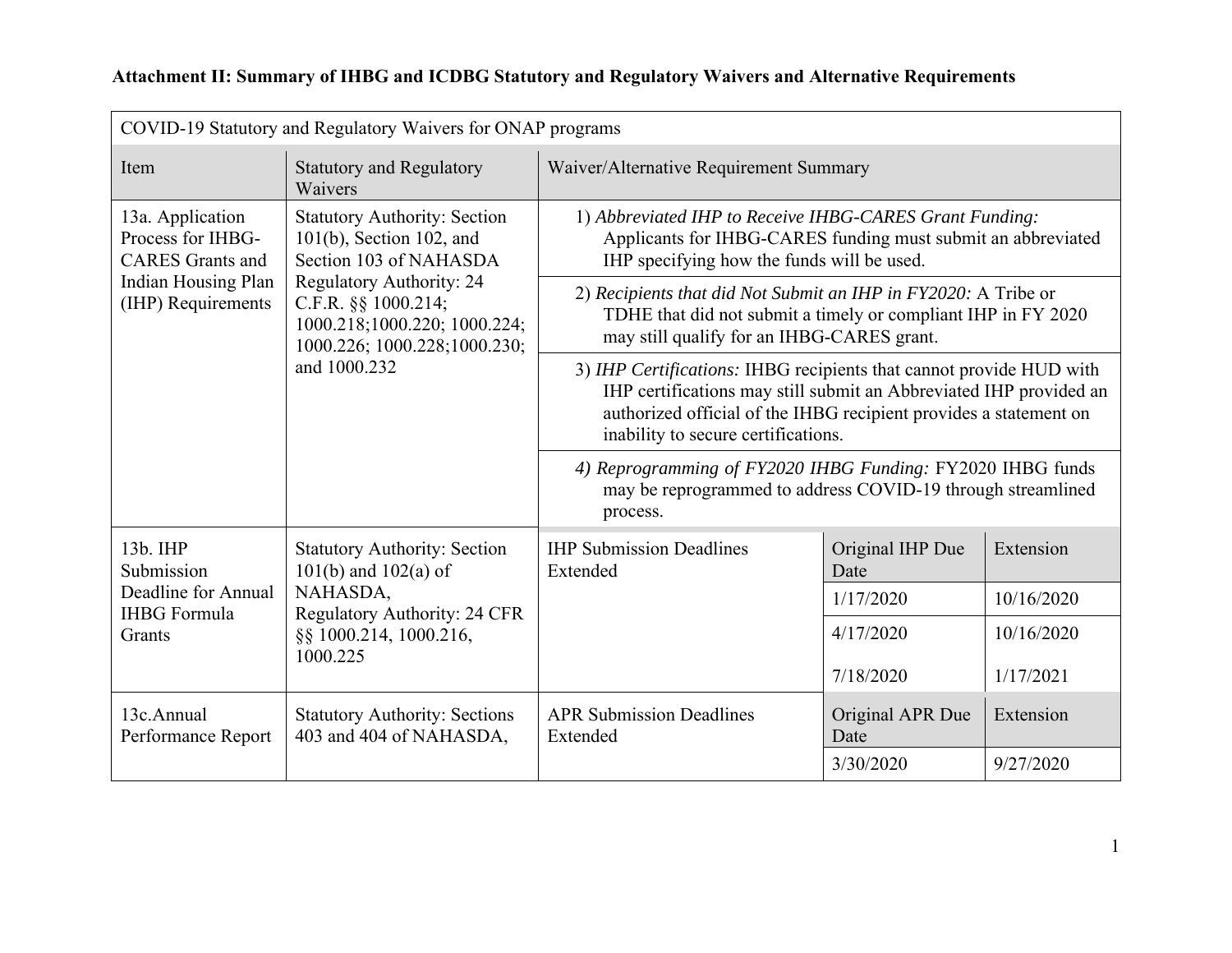| Submission<br>Deadline                                                                         | <b>Regulatory Authority: 24 CFR</b><br>\$1000.514                                                                                                                                 |                                                                                                                                                                                                                                                                               | 6/29/2020<br>9/30/2020 | 12/30/2020<br>12/30/2020 |
|------------------------------------------------------------------------------------------------|-----------------------------------------------------------------------------------------------------------------------------------------------------------------------------------|-------------------------------------------------------------------------------------------------------------------------------------------------------------------------------------------------------------------------------------------------------------------------------|------------------------|--------------------------|
| 13d. Income<br>Verification                                                                    | <b>Regulatory Authority: 24 CFR</b><br>\$1000.128                                                                                                                                 | IHBG recipients may deviate from their current written admissions and<br>occupancy policies, including allowing less frequent income<br>recertifications, remote income verification, and self-certification over the<br>phone or email.                                      |                        |                          |
| 13e. Public Health<br>Services                                                                 | <b>Statutory Authority: Section</b><br>202(3) of NAHASDA                                                                                                                          | Recipients may use IHBG-CARES funding to carry out a wide range of<br>public health services.                                                                                                                                                                                 |                        |                          |
| 13f. COVID-19-<br><b>Related Assistance</b><br>to Non-Low Income<br>and Non-Native<br>Families | <b>Statutory Authority: Section</b><br>201(b) of NAHASDA,<br><b>Regulatory Authority: 24 CFR</b><br>§§ 1000.104, 1000.106,<br>1000.108, 1000.110, 1000.312,<br>1000.314, 1000.318 | Recipients may use IHBG-CARES funding to prevent, prepare for, and<br>respond to COVID-19 through certain limited activities that provide<br>assistance to all affected and threatened people without regard to income<br>limits or Indian status.                            |                        |                          |
| 13g. Useful Life                                                                               | <b>Statutory Authority: Section</b><br>205 of NAHASDA,<br><b>Regulatory Authority: 24 CFR</b><br>§§ 1000.141, 1000.142,<br>1000.143, 1000.144, 1000.146,<br>1000.147              | If the assistance is related to inhibiting the spread of COVID-19 to low-<br>income Indian families and the Tribal community, Recipients may use<br>IHBG-CARES funding to assist housing units without determining and<br>maintaining affordability during their useful life. |                        |                          |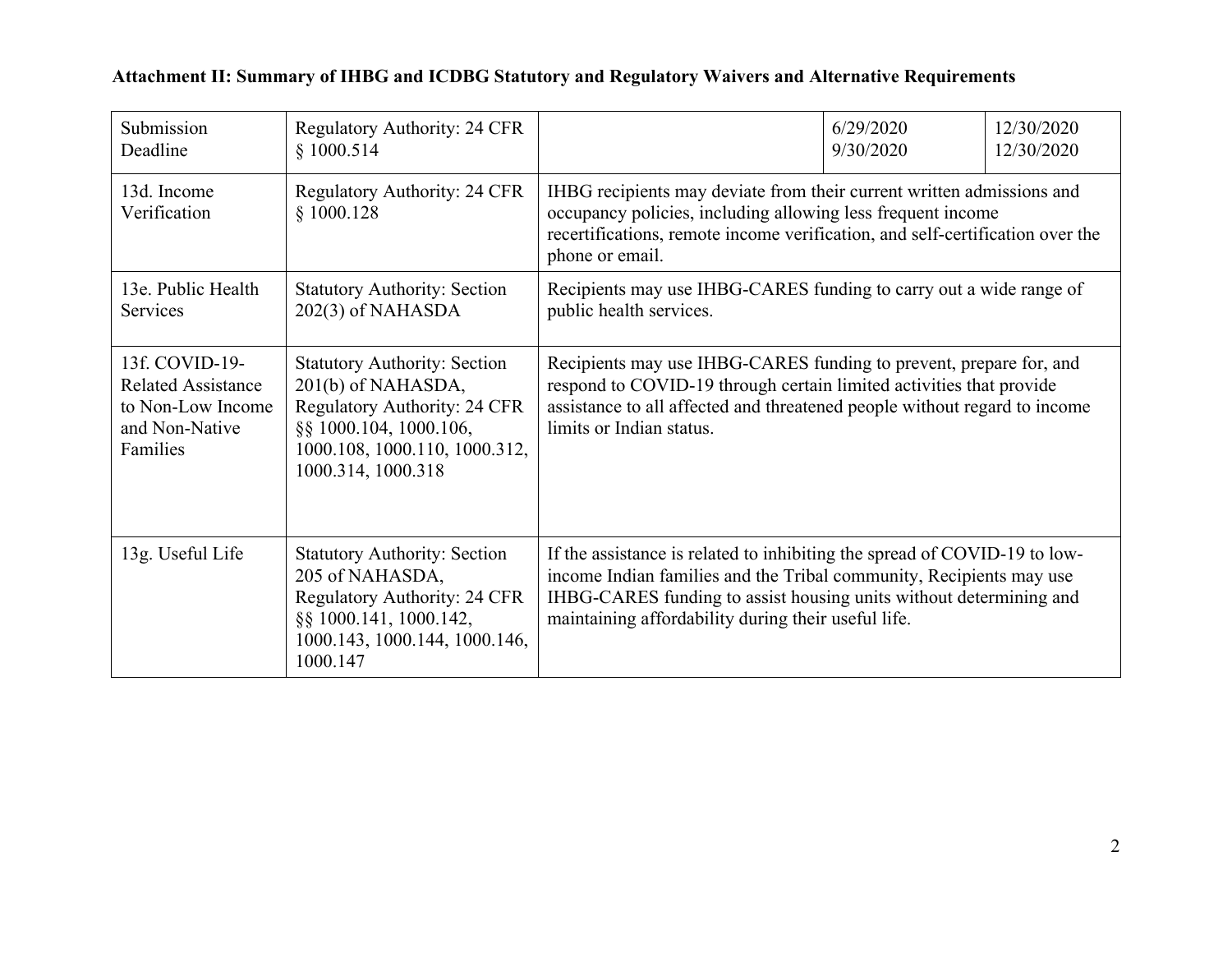| 13h. Total<br>Development Cost<br>(TDC) Limits                                       | <b>Regulatory Authority: 24 CFR</b><br>§§ 1000.156, 1000.158,<br>1000.160, 1000.162                                                                                         | Recipients may exceed TDC by 20 percent without HUD approval for<br>dwelling and non-dwelling units developed, acquired or assisted to<br>prevent, prepare for, and respond to COVID-19.                                      |
|--------------------------------------------------------------------------------------|-----------------------------------------------------------------------------------------------------------------------------------------------------------------------------|-------------------------------------------------------------------------------------------------------------------------------------------------------------------------------------------------------------------------------|
| 13i. Prohibition<br><b>Against Investment</b><br>of CARES Act<br><b>Grant Funds</b>  | <b>Statutory Authority: Section</b><br>204(b) of NAHASDA,<br>Regulatory Authority: 24 CFR<br>\$1000.58                                                                      | Recipients are prohibited from investing any IHBG funding provided<br>under the CARES Act.                                                                                                                                    |
| 13j. IHBG-CARES<br><b>Funds Not Counted</b><br>in Undisbursed<br><b>Funds Factor</b> | <b>Regulatory Authority: 24 CFR</b><br>\$1000.342                                                                                                                           | IHBG-CARES funds will not count towards an IHBG recipient's prior<br>years' undisbursed funds when applying the Undisbursed Funds Factor<br>under the IHBG formula.                                                           |
| 14a. Citizen<br>Participation                                                        | <b>Statutory Authority: Section</b><br>104 of the Housing and<br><b>Community Development Act</b><br>of 1974 (HCD Act)<br><b>Regulatory Authority: 24 CFR</b><br>\$1003.604 | Indian tribes are not required to hold one or more meetings to obtain the<br>views of residents before applying for ICDBG-CARES grant funding or<br>amending their FY 2019/2020 ICDBG grants to address COVID-19.             |
| 14b. Application Process for ICDBG-CARES Grants<br>and Funding Criteria              |                                                                                                                                                                             | 1) Criteria for Funding: With respect to applications for ICDBG-CARES<br>grants and FY 2019/2020 ICDBG Imminent Threat grants to address the<br>COVID-19 crisis, the urgency and immediacy of the threat will be<br>presumed. |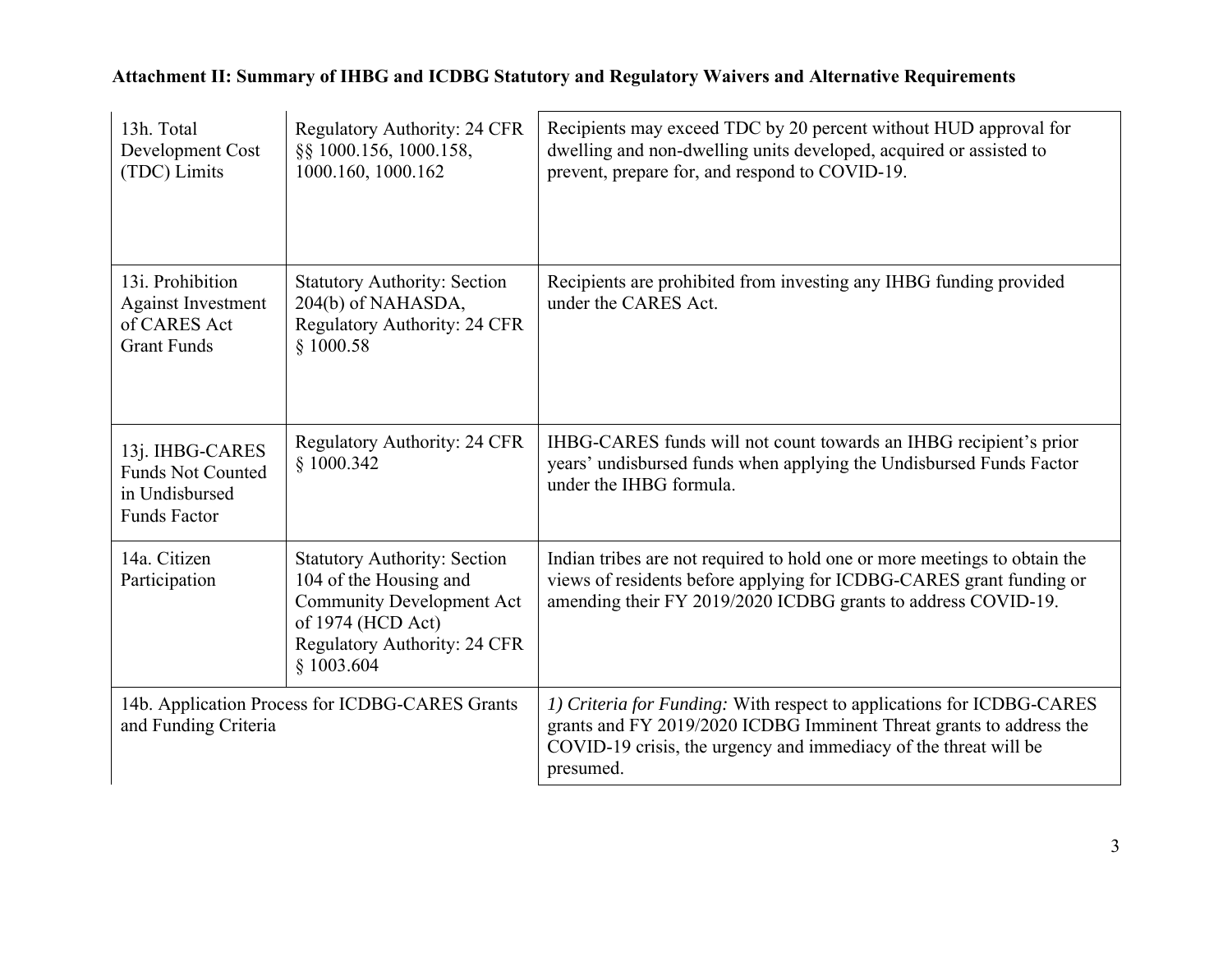| Regulatory Authority: 24 CFR §§ 1003.400,<br>1003.401, 1003.402; Section I.A.1.b. of FY19/20<br>ICDBG Notice of Funding Availability (NOFA) |                                                                                                                                                   | 2) Grant Ceilings: Current grant ceilings are waived for ICDBG-CARES<br>and will be set in an ICDBG-CARES Implementation Notice to be<br>published in the very near future.                                                                                                                                                                                                               |
|---------------------------------------------------------------------------------------------------------------------------------------------|---------------------------------------------------------------------------------------------------------------------------------------------------|-------------------------------------------------------------------------------------------------------------------------------------------------------------------------------------------------------------------------------------------------------------------------------------------------------------------------------------------------------------------------------------------|
|                                                                                                                                             |                                                                                                                                                   | 3) Reimbursement of Costs and Letter to Proceed: ICDBG applicants and<br>grantees to receive ICDBG-CARES grants do not have to demonstrate<br>other Tribal funding sources cannot be made available to alleviate the<br>threat and may use the funding to cover or reimburse costs to prevent,<br>prepare for, and respond to COVID-19 without a Letter to Proceed from<br>the area ONAP. |
|                                                                                                                                             |                                                                                                                                                   | 4) Availability of Funds: If ICDBG-CARES grant funds are not awarded in<br>a fiscal year, HUD reserves the right to adjust how funding is awarded to<br>ensure needs of Tribes are met, including possibly setting aside a portion<br>of funding to address the needs of Tribes with the greatest needs.                                                                                  |
| 14c. Removal of<br>Public Services 15<br>Percent Cap under<br>FY 2019 and FY<br>2020 ICDBG Grants                                           | <b>Statutory Authority: Section</b><br>105 of the HCD Act;<br><b>Regulatory Authority: 24 CFR</b><br>§ 1003.201(e); FY 19/20<br><b>ICDBG NOFA</b> | HUD is eliminating the 15 percent cap on FY 2019/2020 ICDBG funding<br>(both Single Purpose and Imminent Threat grants).                                                                                                                                                                                                                                                                  |
| 14d. Rental<br>Assistance, Utility<br>Assistance, Food,<br>Clothing, and Other<br>Emergency<br>Assistance                                   | <b>Statutory Authority: Section</b><br>105 of the HCD Act;<br>Regulatory Authority: 24 CFR<br>\$1003.207(b)(4)                                    | ICDBG grant funds may be used to provide emergency payments for low<br>and moderate income individuals or families impacted by COVID-19 for<br>items such as food, medicine, clothing, and other necessities, as well as<br>utility payment assistance.                                                                                                                                   |